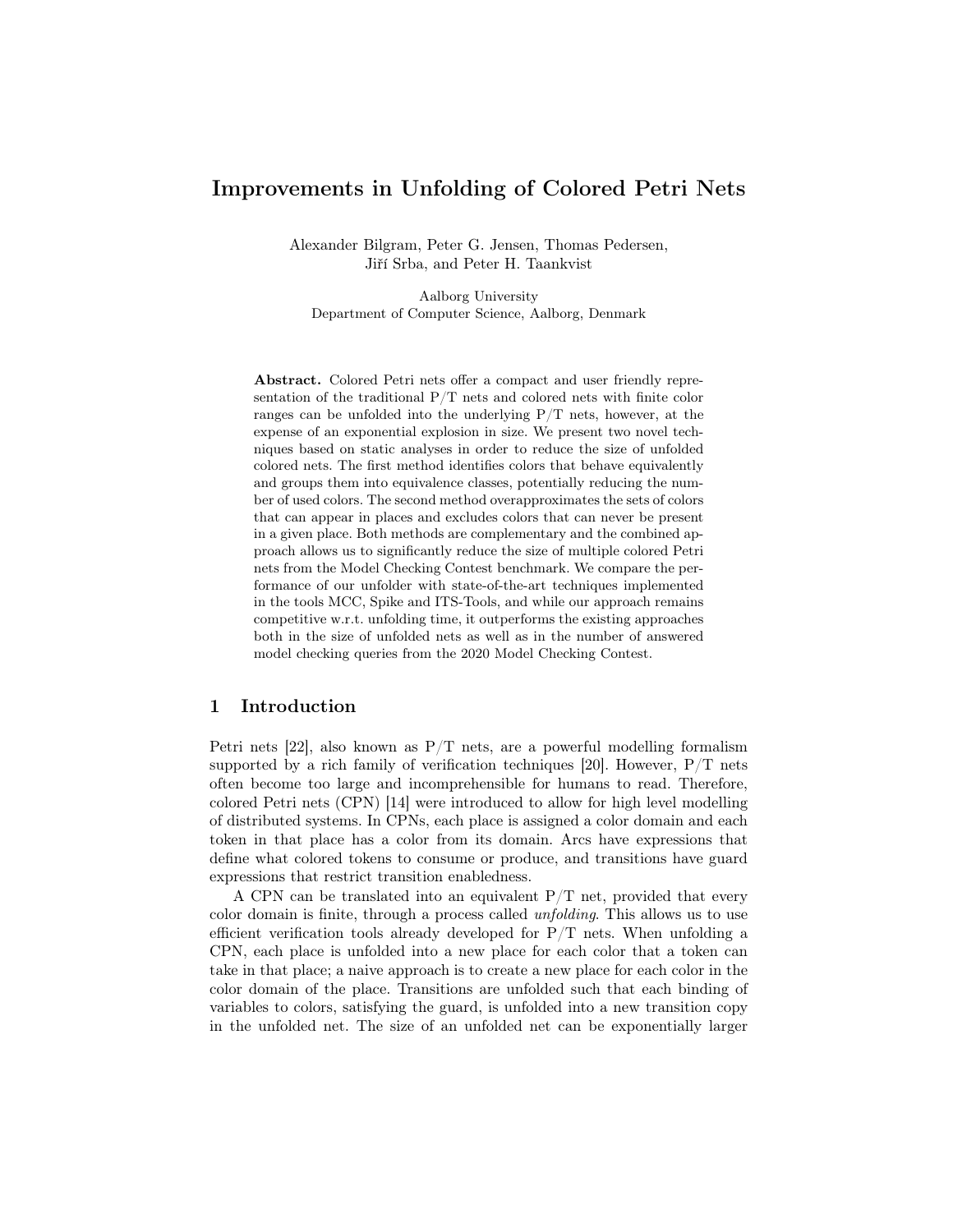than the colored net and the unfolding process therefore requires optimizations in order to finish in realistic time and memory. Several types of improvements were proposed that analyse transition guards and arc expressions [6, 19, 23]. However, even with these optimizations, there still exist CPNs that cannot be unfolded. As an example, the largest instances of the nets  $FamilyReunion$  [12, 5] and DrinkVendingMachine [11, 21] from the Model Checking Contest [18] have not been unfolded yet.

We propose two novel methods for statically analysing a CPN to reduce the size of the unfolded  $P/T$  net. The first method called *color quotienting* uses the fact that sometimes multiple colors behave equivalently throughout the colored net. If such colors exist in the net, we can create equivalence classes that represent the colors with similar behaviour. As such, we can reduce the amount of colors that we need to consider when unfolding. The second method called color approximation overapproximates which colors can possibly be present in any given place s.t. we only unfold places for the colors that can exist. This method also allows for invalidating bindings that are dependent on unreachable colors, thus reducing the amount of transitions that are unfolded.

Our two methods are implemented in the model checker TAPAAL [7, 13] and an extensive experimental evaluation shows convincing performance compared to the state-of-the-art tools for CPN unfolding.

Related work. Heiner et al. [19] analyse the arc and guard expressions to reduce the amount of bindings by collecting *patterns*. The pattern analysis is implemented in the tool Snoopy [9] and our color approximation method further extends this method. In [23] the same authors present a technique for representing the patterns as Interval Decision Diagrams. This technique is used in the tools Snoopy [9], MARCIE [10] and Spike [3] and performs better compared to [19]; it also allows to unfold a superset of colored nets compared to the format adopted by the Model Checking Contest benchmark [18].

In [6] (MCC) Dal-Zilio describes a method called stable places. A stable place is a place that never changes from the initial marking, i.e. every time a token is consumed from this place an equivalent token is added to the place. This method is especially efficient on the net BART from the Model Checking Contest [18], however, it does not detect places that deviate even a little from the initial marking. Our color approximation method includes a more general form of the stable places. In the unfolder MCC [6], a component analysis is introduced and it detects if a net consists of a number of copies of the same component. MCC is used in the TINA toolchain [1] and to our knowledge in the latest release of the LoLA tool [27]. GreatSPN [8] is another tool for unfolding CPNs, however, in [6] it is demonstrated that MCC is able to greatly outperform GreatSPN and as such we omit GreatSPN from later experiments.

ITS-Tools [24] has an integrated unfolding engine. The tool uses a technique of variable symmetry identification, in which it is analyzed whether variables  $x$ and  $y$  are permutable in a binding. Furthermore, they use stable places during the binding and they apply analysis to choose the binding order of parameters to simplify false guards as soon as possible. After unfolding, ITS-Tools applies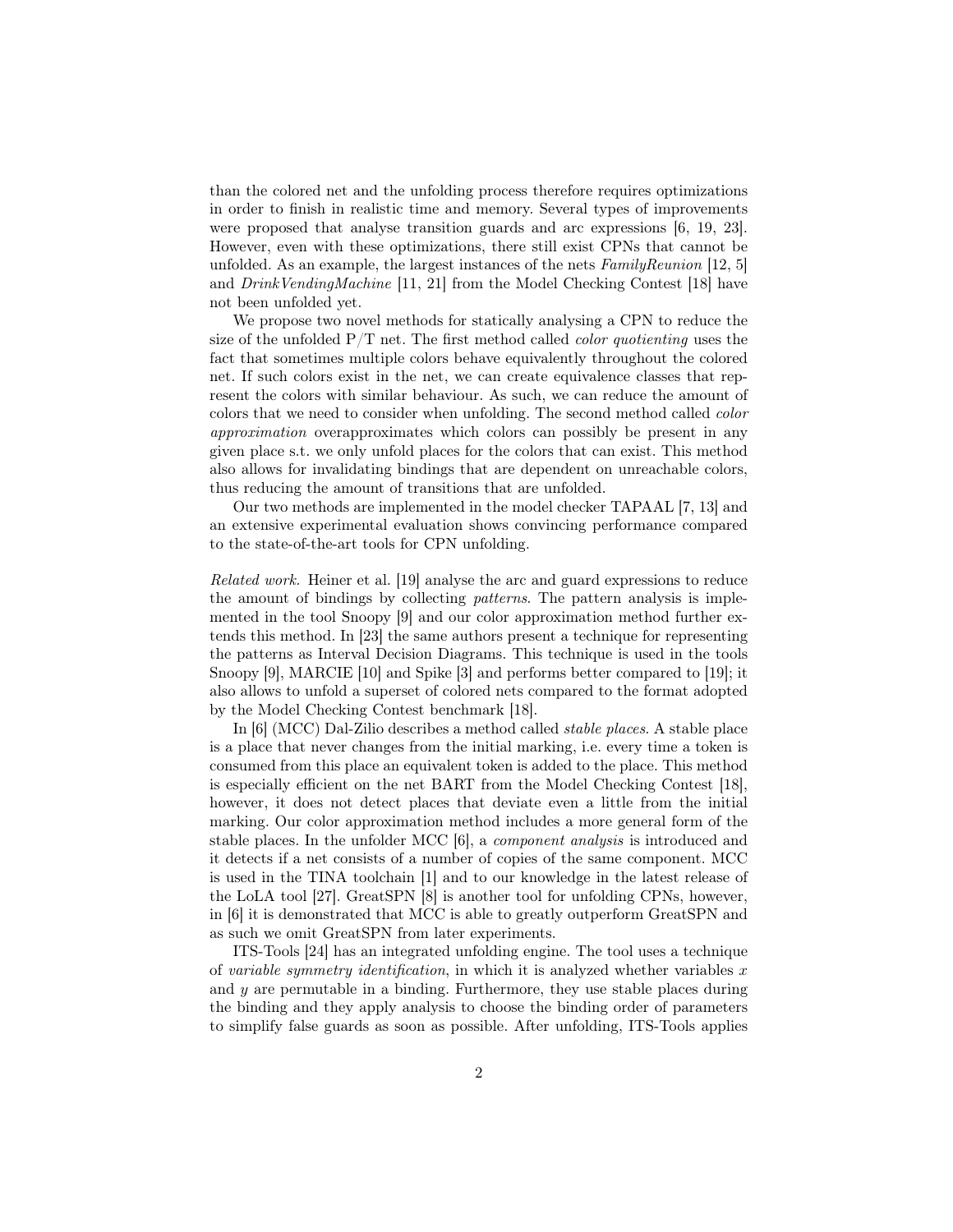further post-unfolding reductions that remove orphan places/transitions and behaviourally equivalent transitions [25]. Our implementation includes a variant of the symmetric variables reduction as well. In [26] Thierry-Mieg et al. present a technique for automatic detection of symmetries in high level Petri nets used to construct symbolic reachability graphs in the GreatSPN tool. This detection of symmetries is reminiscent of the color quotienting method presented in this paper, although our color quotienting method is used for unfolding the colored Petri net instead of symbolic model checking.

In [17] Klostergaard presents a simple unfolding method implemented in TAPAAL [7, 13], which is the base of our implementation. The implementation is efficient but there are several nets which it cannot unfold. Both unfolding methods introduced in this paper are advanced static analyses techniques and all of the above mentioned techniques, except symmetric variables and component analysis, are captured by color approximation and/or color quotienting.

### 2 Preliminaries

Let  $\mathbb{N}^{>0}$  be the set of positive integers and  $\mathbb{N}^{0}$  the set of nonnegative integers. A Labeled Transition System (LTS) is a triple  $(Q, Act, \rightarrow)$  where Q is a set of states, Act is a finite, nonempty set of actions, and  $\rightarrow \subseteq Q \times Act \times Q$  is the transition relation. A binary relation  $R$  over the set of states of an LTS is a bisimulation iff for every  $(s_1, s_2) \in R$  and  $a \in Act$  it holds that if  $s_1 \stackrel{a}{\rightarrow} s'_1$  then there is a transition  $s_2 \stackrel{a}{\to} s'_2$  s.t.  $(s'_1, s'_2) \in R$ , and if  $s_2 \stackrel{a}{\to} s'_2$  then there is a transition  $s_1 \stackrel{a}{\rightarrow} s'_1$  s.t.  $(s'_1, s'_2) \in R$ . Two states s and s' are *bisimilar*, written  $s \sim s'$ , iff there is a bisimulation R s.t.  $(s, s') \in R$ .

A finite multiset over some nonempty set A is a collection of elements from A where each element occurs in the multiset a finite amount of times; a multiset S over a set A can be identified with a function  $S: A \to \mathbb{N}^0$  where  $S(a)$  is the number of occurrences of element  $a \in A$  in the multiset S. We shall represent multisets by a formal sum  $\sum_{a \in A} S(a)'(a)$  such that e.g.  $1'(x) + 2'(y)$  stands for a multiset containing one element  $x$  and two elements  $y$ . We assume the standard multiset operations of membership  $(\in)$ , inclusion  $(\subseteq)$ , equality  $(=)$ , union  $(\forall)$ , subtraction  $(\rangle)$  and by  $|S|$  we denote the cardinality of S (including the repetition of elements). By  $S(A)$  we denote the set of all multisets over the set A. Finally, we also define the function set as a way of reducing multisets of colors to sets of colors given by  $set(S) \stackrel{\text{def}}{=} \{a \mid a \in S\}$  where  $set(S)$  is the set of all colors with at least one occurrence in S.

#### 2.1 Colored Petri Nets

Colored Petri nets (CPN) are an extension of traditional  $P/T$  nets introduced by Kurt Jensen [14] in 1981. In CPNs, places are associated with color domains where colors represent the values of tokens. Arc expressions describe what colors to consume and add to places depending on a given binding (assignment of variables to colors). Transitions may contain guards restricting which bindings are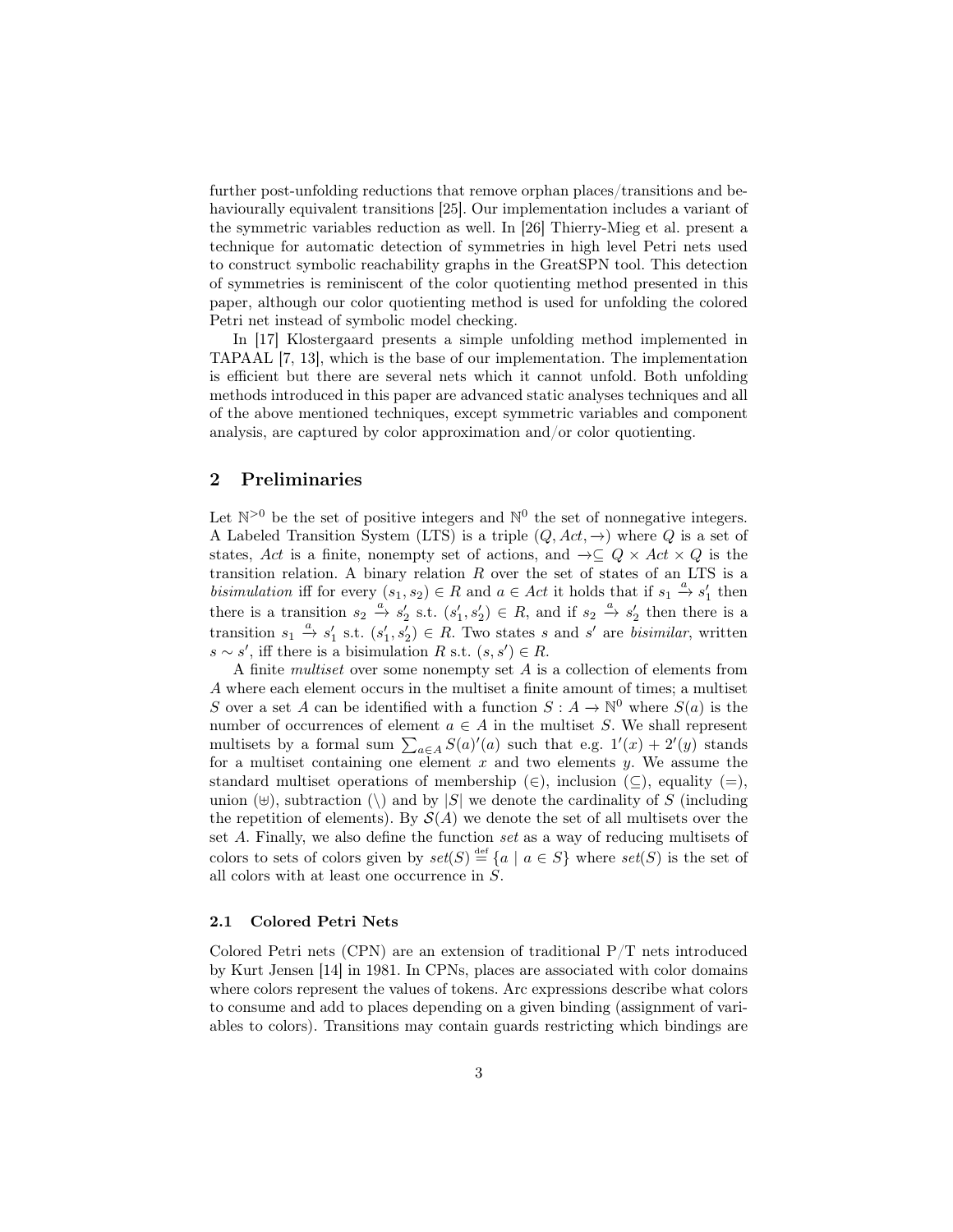valid. There exist several different definitions of CPNs from the powerful version defined in [16] that includes the ML language for describing arcs expressions and guards to less powerful ones such as the one used in the Model Checking Contest [18]. We shall first give an abstract definition of a CPN.

**Definition 1.** A colored Petri net is a tuple  $\mathcal{N} = (P, T, \mathbb{C}, \mathbb{B}, C, G, W, W_I, M_0)$ where

- 1. P is a finite set of places,
- 2. T is a finite set of transitions s.t.  $P \cap T = \emptyset$ ,
- 3. C is a nonempty set of colors,
- 4. B is a nonempty set of bindings,
- 5.  $C: P \to 2^{\mathbb{C}} \setminus \emptyset$  is a place color type function,
- 6.  $G: T \times \mathbb{B} \rightarrow \{true, false\}$  is a guard evaluation function,
- 7. W :  $((P \times T) \cup (T \times P)) \times \mathbb{B} \rightarrow \mathcal{S}(\mathbb{C})$  is an arc evaluation function s.t.  $set(W((p, t), b)) \subseteq C(p)$  and  $set(W((t, p), b)) \subseteq C(p)$  for all  $p \in P$ ,  $t \in T$ and  $b \in \mathbb{B}$ ,
- 8.  $W_I: P \times T \to \mathbb{N}^{>0} \cup {\infty}$  is an inhibitor arc weight function, and
- 9.  $M_0$  is the initial marking where a marking M is a function  $M : P \to \mathcal{S}(\mathbb{C})$ s.t. set $(M(p)) \subseteq C(p)$  for all  $p \in P$ .

Notice that  $G, W$  and  $W_I$  are semantic functions which are in different variants of CPN defined by a concrete syntax. The set of all markings on a CPN  $\mathcal N$  is denoted by  $\mathbb M(\mathcal N)$ . In order to avoid the use of partial functions, we allow  $W((p,t), b) = W((t, p), b) = \emptyset$  and  $W_I(p,t) = \infty$ , meaning that if the arc evaluation function returns the empty multiset then the arc has no effect on transition firing and if the inhibitor arc function returns infinity then it never inhibits the connected transition.

Let  $\mathcal{N} = (P, T, \mathbb{C}, \mathbb{B}, C, G, W, W_I, M_0)$  be a fixed CPN for the rest of this section. Let  $B(t) \stackrel{\text{def}}{=} \{b \in \mathbb{B} \mid G(t, b) = true\}$  be the set of all bindings that satisfy the guard of transition  $t \in T$ . Let  $\ell : T \to Act$  be a transition labeling function. The semantics of a CPN N is defined as an LTS  $L(\mathcal{N}) = (\mathbb{M}(\mathcal{N}), Act, \rightarrow)$  where  $\mathbb{M}(\mathcal{N})$  is the set of states defined as all markings on  $\mathcal{N}$ , Act is the set of actions, and  $M \stackrel{a}{\to} M'$  iff there exists  $t \in T$  where  $\ell(t) = a$  and there is  $b \in B(t)$  s.t.

$$
W((p, t), b) \subseteq M(p) \text{ and } W_I(p, t) > |M(p)| \text{ for all } p \in P, \text{ and}
$$
  

$$
M'(p) = (M(p) \setminus W((p, t), b)) \oplus W((t, p), b) \text{ for all } p \in P.
$$

We denote the firing of a transition  $t \in T$  in marking M reaching  $M'$  as  $M \stackrel{t}{\rightarrow} M'$ . Let  $\rightarrow = \bigcup_{t \in T} \stackrel{t}{\rightarrow}$  and let  $\rightarrow^*$  be the reflexive and transitive closure of  $\rightarrow$ .

Remark 1. To reason about model checking of CPNs, we need to have a finite representation of colored nets that can be passed as an input to an algorithm. One way to enforce such a representation is to assume that all color domains are finite and the semantic functions  $C, G, W$  and  $W_I$  are effectively computable.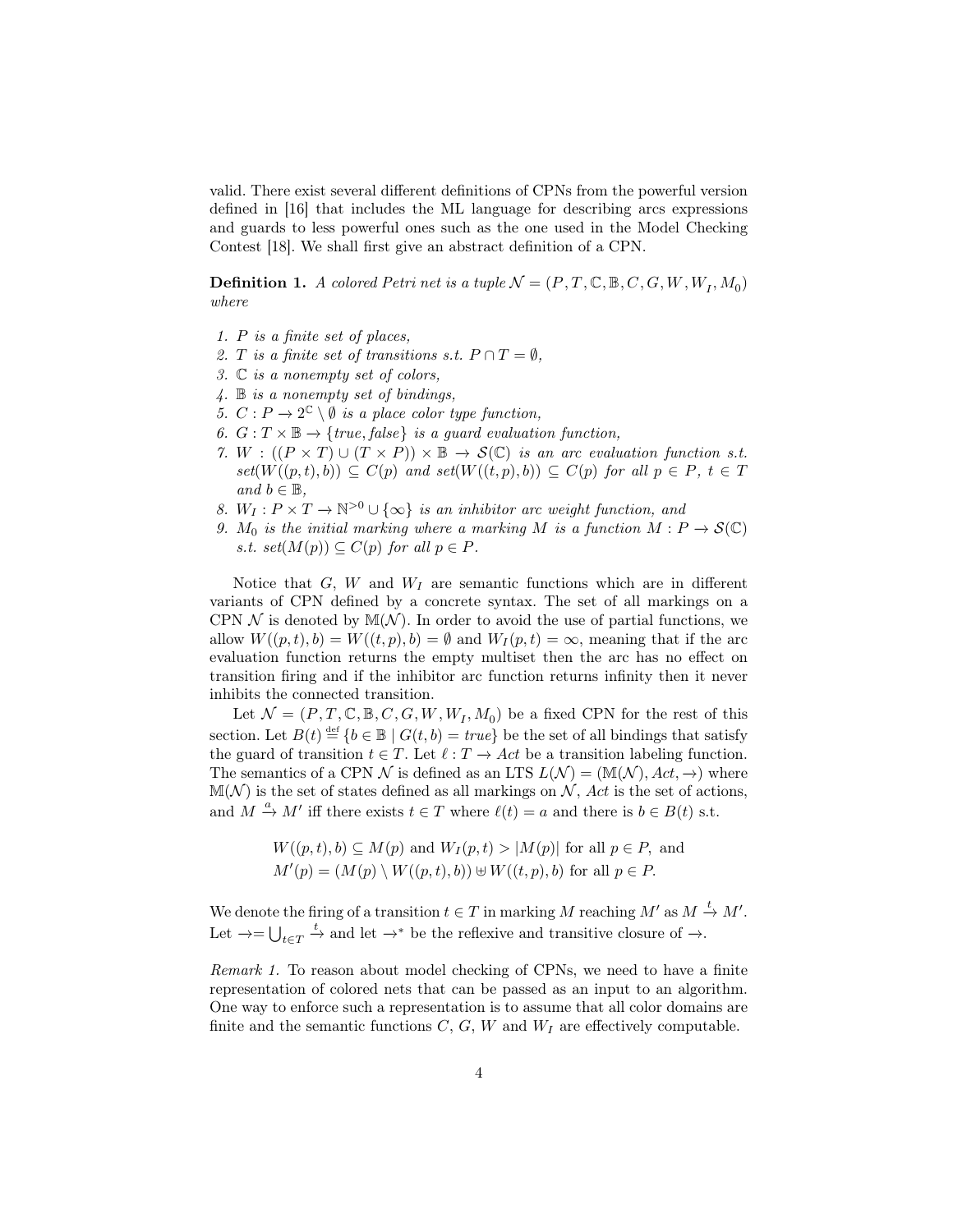Finally, let us define the notion of postset and preset of  $p \in P$  as  $p^{\bullet} = \{t \in P\}$  $T \mid \exists b \in \mathbb{B}. W((p,t), b) \neq \emptyset$  and  $\bullet p = \{t \in T \mid \exists b \in \mathbb{B}. W((t,p), b) \neq \emptyset\}.$ Similarly, for a transition  $t \in T$  we define  $t^{\bullet} = \{p \in P \mid \exists b \in \mathbb{B}.\ W((t, p), b) \neq \emptyset\}$ and  $\bullet t = \{p \in P \mid \exists b \in \mathbb{B}.\ W((p, t), b) \neq \emptyset\}.$  We also define the preset of inhibitor arcs as  $\degree t = \{p \in P \mid W_I(p, t) \neq \infty\}.$ 

#### 2.2 P/T Nets

A Place/Transition (P/T) net is a CPN  $\mathcal{N} = (P, T, \mathbb{C}, \mathbb{B}, C, G, W, W_I, M_0)$  with one color  $\mathbb{C} = \{ \bullet \}$  and only one binding  $\mathbb{B} = \{ b_{\epsilon} \}$  s.t. every guard evaluates to true i.e.  $G(t, b_{\epsilon}) = true$  for all  $t \in T$  and every arc evaluates to a multiset over  $\{\bullet\}$  i.e.  $W((p, t), b_{\epsilon}) \in \mathcal{S}(\{\bullet\})$  and  $W((t, p), b_{\epsilon}) \in \mathcal{S}(\{\bullet\})$  for all  $p \in P$  and  $t \in T$ .

#### 2.3 Integer Colored Petri Nets

An integer CPN (as used e.g. in the Model Checking Contest [18]) is a CPN  $\mathcal{N} = (\tilde{P}, T, \mathbb{C}, \mathbb{B}, C, G, W, \tilde{W}_I, M_0)$  where all colors are integer products i.e.  $\mathbb{C} = \bigcup_{k \geq 1} (\mathbb{N}^0)^k$ . We use interval ranges to describe sets of colors s.t. a tuple of ranges  $(\bar{a}_1, b_1], ..., [a_k, b_k]$  where  $a_i, b_i \in \mathbb{N}^0$  for  $i, 1 \le i \le k$ , describes the set of colors  $\{(c_1, ..., c_k) \mid a_i \leq c_i \leq b_i \text{ for all } 1 \leq i \leq k\}.$  If the interval upperbound is smaller than the lowerbound, the interval range denotes the empty set and by  $[a]$ we denote the singleton interval [a, a]. We use the set of variables  $\mathcal{V} = \{x_1, ..., x_n\}$ to represent colors. Variables can be present on arcs and in guards. A binding  $b: \mathcal{V} \to \mathbb{C}$  assigns colors to variables. We write  $b \equiv \langle x_1 = c_1, ..., x_n = c_n \rangle$  for a binding where  $b(x_i) = c_i$  for all  $i, 1 \leq i \leq n$ . We now introduce the syntax of arc/guard expressions and its intuitive semantics by an example.

Figure 1 shows an integer CPN where places (circles) are associated with ranges. The initial marking contains five tokens (two of color 0 and three of color 2) in  $p_1$  and two tokens of color 5 in place  $p_2$ . There is a guard on transition t (rectangle) that compares  $x$  with the integer 1 and restricts the valid bindings. We can see that the arc from t to  $p_3$  creates a product of the integers x and y, where the value of x is decremented by one. We assume that all ranges are cyclic, meaning that the predecessor of  $0$  in the color set  $A$  is  $2$ . Figure 1 also shows an example of transition firing. Markings are written as formal sums showing how many tokens of what colors are in the different places. The transition  $t$ can fire only once, as the inhibitor arc (for unlabelled inhibitor arcs we assume the default weight 1) from place  $p_3$  to transition t inhibits the second transition firing.

The CPN model used in Model Checking Contest [18] further uses color types called dots and cyclic enumerations—these can be easily translated to integer ranges. All examples in this paper are expressed in integer CPN syntax.

#### 2.4 Unfolding

CPNs with finite color domains can be *unfolded* into an equivalent  $P/T$  net [15]. Each place p is unfolded into  $|C(p)|$  places, a transition is made for each legal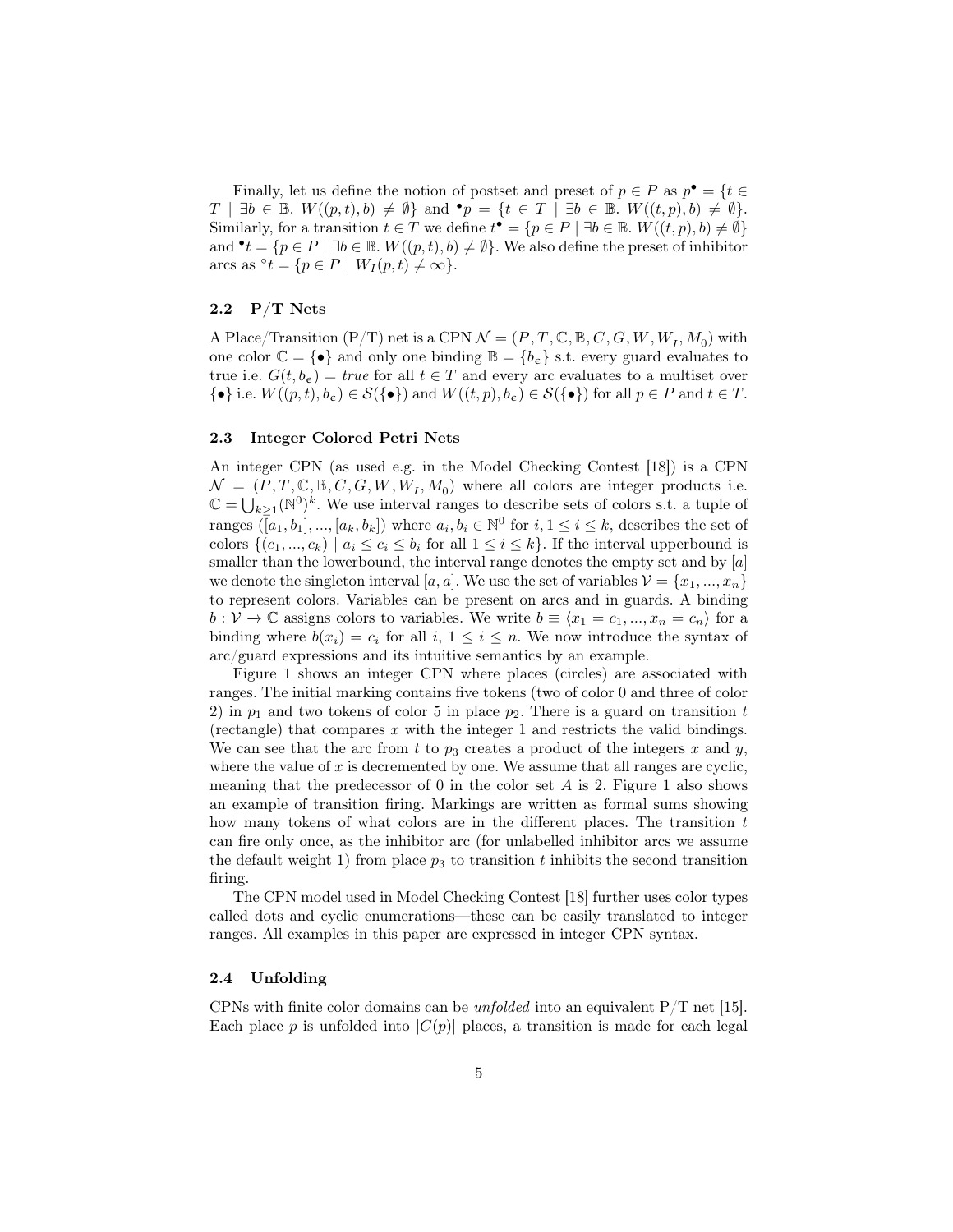

Fig. 1: Integer CPN and transition firing under the binding  $\langle x = 0, y = 5 \rangle$ 

binding and we translate the multiset of colors on the arc to a multiset over •. We now provide a formal definition of unfolding in our syntax, following the approach from [4, 17].

For each place connected to an inhibitor arc, we create a fresh summation place that contains the sum of tokens across the rest of the unfolded places. The summation places is created to ensure that inhibitor arcs functions correctly after unfolding.

**Definition 2** (Unfolding). Let  $\mathcal{N} = (P, T, \mathbb{C}, \mathbb{B}, C, G, W, W_I, M_0)$  be a CPN. The unfolded  $P/T$  net  $\mathcal{N}^u = (P^u, T^u, \mathbb{C}^u, \mathbb{B}^u, C^u, G^u, W^u, W_I^u, M_0^u)$  is given by

1.  $P^u = \{p(c) \mid p \in P \land c \in C(p)\} \cup \{p(\textbf{sum}) \mid t \in T, p \in {}^{\circ}t\},\$ 2.  $T^u = \bigcup_{t \in T} \bigcup_{b \in B(t)} t(b),$ 3.  $\mathbb{C}^u = \{ \bullet \},\$ 4.  $\mathbb{B}^u = \{b_\varepsilon\},\,$ 5.  $C^u(p(c)) = \{ \bullet \}$  for all  $p(c) \in P^u$ , 6.  $G^u(t(b), b_\epsilon) = \text{true}$  for all  $t(b) \in T^u$ , 7.  $W^u((p(c), t(b)), b) = W((p, t), b)(c)'(\bullet)$  and  $W^u((t(b), p(c)), b) =$  $W((t, p), b)(c)'(\bullet)$  for all  $p(c) \in P^u$  and  $t(b) \in T^u$ , and  $W^u((p(\textbf{sum}), t(b)), b) = |W((p, t), b)|'(\bullet)$  and  $W^u((t(b), p(\textbf{sum})), b) =$  $|W((t, p), b)|'(\bullet)$  for all  $p(\textbf{sum}) \in P^u$  and  $t(b) \in T^u$ , 8.  $W_I^u(p(\textbf{sum}), t(b)) = W_I(p, t)$  for all  $p(\textbf{sum}) \in P^u$  and  $t(b) \in T^u$ , and 9.  $M_0^u(p(c)) = M_0(p)(c)'(\bullet)$  for all  $p(c) \in P^u$  and  $M_0^u(p(\textbf{sum})) = |M_0(p)|'(\bullet)$  for all  $p(\textbf{sum}) \in P^u$ 

where  $p(\textbf{sum})$  denotes the sum of all tokens regardless of color for place p.

The theorem showing that the unfolded net is bisimilar to the original CPN was proved in [4, 17]; we only add a small optimization on the summation places.

**Theorem 1 [4, 17].** Given a CPN  $\mathcal{N} = (P, T, \mathbb{C}, \mathbb{B}, C, G, W, W_I, M_0)$  and the unfolded CPN  $\mathcal{N}^u = (P^u, T^u, \mathbb{C}^u, \mathbb{B}^u, C^u, G^u, W^u, W_I^u, M_0^u)$  then  $M_0 \sim M_0^u$ with labeling function  $\ell(t(b)) = t$  for all  $t(b) \in T^u$ .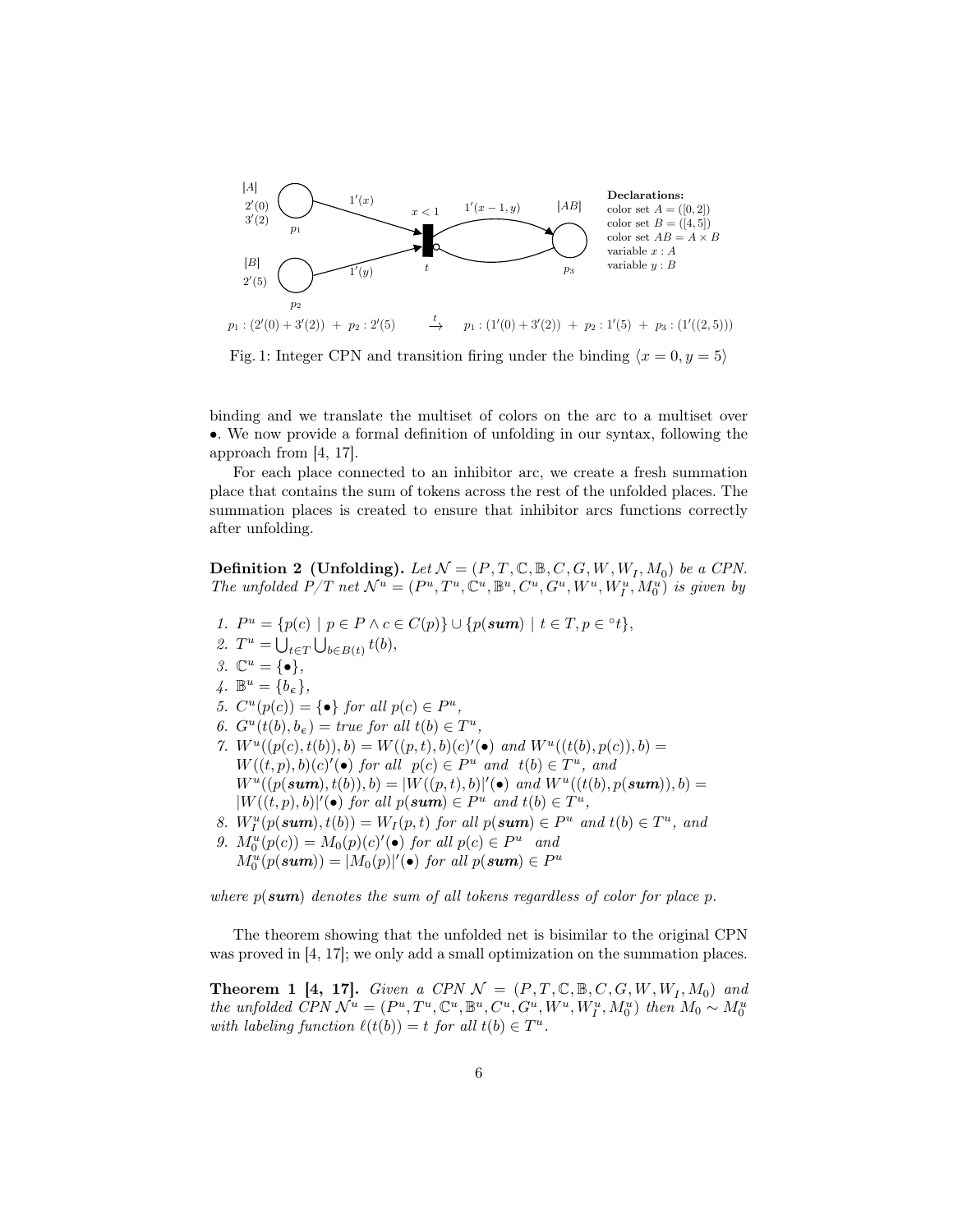## 3 Color Quotienting

Unfolding a CPN without any further analysis will often lead to many unnecessary places and transitions. We shall now present our first technique that allows to group equivalently behaving colors into equivalence classes in order to reduce the number of colors and hence also to reduce the size of the unfolded net.

As an example consider the CPN in Figure 2a, the unfolded version of this net adds five places for both  $p_1$  and  $p_2$ . However, we see that in  $p_1$  all colors greater than or equal to 3 behave exactly the same throughout the net and can thus be represented by a single color. We can thus quotient the CPN by partitioning the color domain of each place into a number of equivalence classes of colors s.t. the colors behaving equivalently are represented by the same equivalence class. Using this approach we can construct a bisimilar CPN seen in Figure 2b where the color ([3, 5]) now represents all colors greater than or equal to 3.

Such a reduction in the number of colors is possible to include already during the design of a CPN model, however, the models may look less intuitive for human modeller or the nets can be auto-generated and hence contain redundant/equivalent colors as observed in the benchmark of CPN models from the annual Model Checking Contest benchmark [18].

We thus introduce *color partition* on places where all colors with similar behaviour in a given place are grouped into an *equivalence class*, denoted by  $\theta$ . Let us assume a fixed CPN  $\mathcal{N} = (P, T, \mathbb{C}, \mathbb{B}, C, G, W, W_I, M_0)$ . A partition  $\delta$  is a function  $\delta: P \to 2^{2^{\mathbb{C}}} \setminus \emptyset$  that for a place p returns the equivalence classes of  $C(p)$  s.t.  $\left(\bigcup_{\theta \in \delta(p)} \theta\right) = C(p)$  and  $\theta_1 \cap \theta_2 = \emptyset$  for all  $\theta_1, \theta_2 \in \delta(p)$  where  $\theta_1 \neq \theta_2$ .

**Definition 3.** Given a partition  $\delta$  and markings M and M', we write  $M(p) \stackrel{\delta}{\equiv}$  $M'(p)$  for a  $p \in P$  iff for all  $\theta \in \delta(p)$  it holds that  $\sum_{c \in \theta} M(p)(c) = \sum_{c \in \theta} M'(p)(c)$ . We write  $M \triangleq M'$  iff  $M(p) \triangleq M'(p)$  for all  $p \in P$ . A partition  $\delta$  is stable if the relation  $\stackrel{\delta}{\equiv}$  on markings induced by  $\delta$  is a bisimulation.

Consider the CPN in Figure 2a. The partition shown in the Figure 2c is not stable as demonstrated by the transition firing from  $M_1$  and  $M_2$  to  $M'_1$  and  $M'_2$  where  $M_1 \stackrel{\delta}{\equiv} M_2$  but  $M'_1 \stackrel{\delta}{\neq} M'_2$ . Figure 2d shows an example of a stable partition (here we describe the partition with ranges in the same manner as in integer CPNs).

We now describe how a CPN may be quotiented using a stable partition. First, we define the notion of binding equivalence under a partition.

**Definition 4.** Given a partition  $\delta$ , a transition  $t \in T$  and bindings  $b, b' \in B(t)$ , we write  $b \stackrel{\delta,t}{\equiv} b'$  iff for all  $p \in \text{!}$  and for all  $\theta \in \delta(p)$  it holds that

$$
\sum_{c \in \theta} W((p, t), b)(c) = \sum_{c \in \theta} W((p, t), b')(c)
$$

and for all  $p \in t^{\bullet}$  and for all  $\theta \in \delta(p)$  it holds that

$$
\sum_{c \in \theta} W((t, p), b)(c) = \sum_{c \in \theta} W((t, p), b')(c).
$$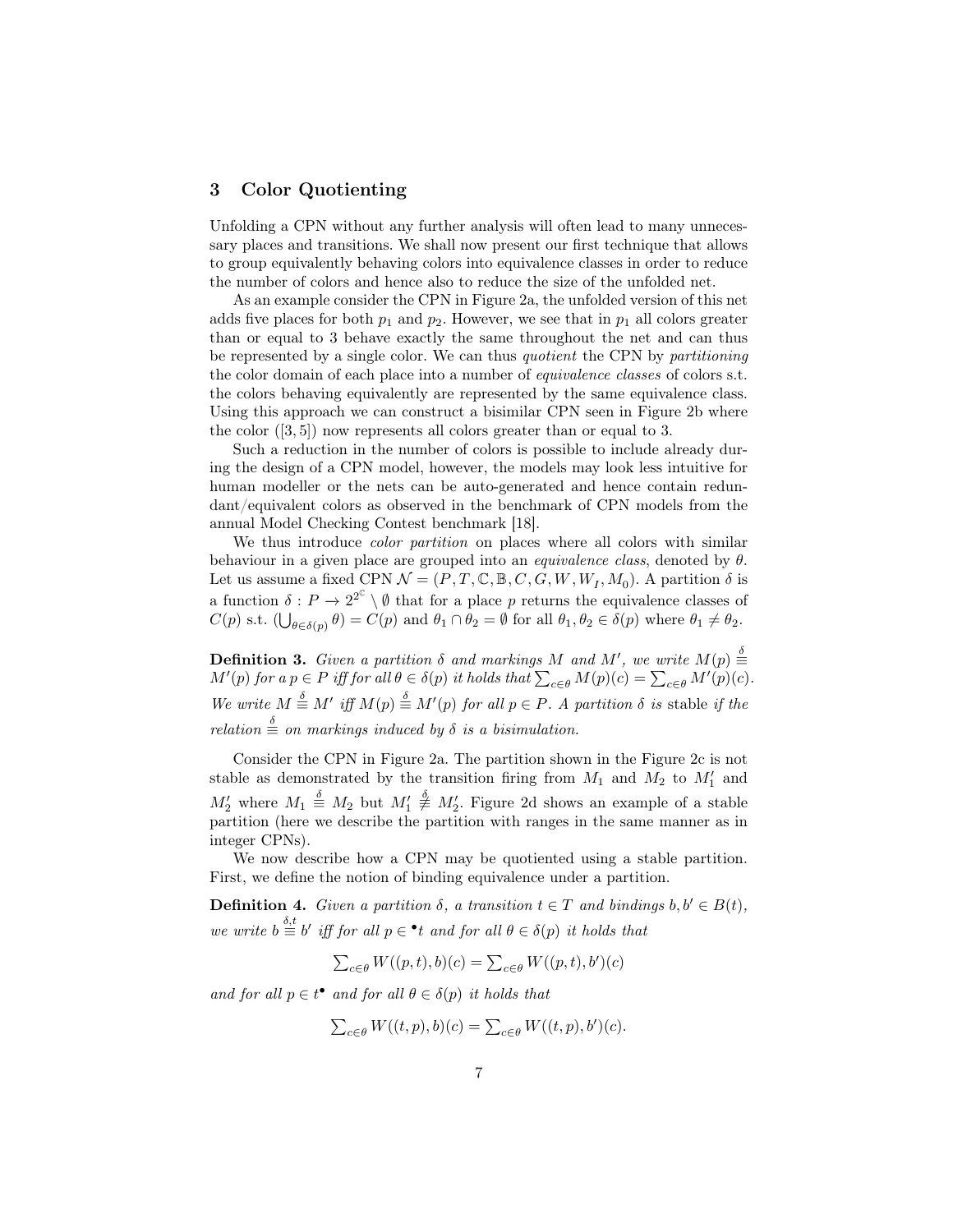

#### (b) Quotiented net from Figure 2a

$$
\delta(p_1) = \{([1,2]), ([3,5])\}, \delta(p_2) = \{([1]), ([2,5])\}
$$

 $M_1 = p_1 : 1'(1)$  $\overset{t_1}{\longrightarrow}$  $M'_1 = p_2 : 1'(1)$ 

 $M_1 \stackrel{\delta}{\equiv}$ 

 $M_2 = p_1 : 1'(2)$  $\xrightarrow{t_1} \qquad M'_2 = p_2 : 1'(2)$  $\stackrel{\circ}{=} M_2$   $M'_1$ 

 $j'_1 \stackrel{\delta}{\not\equiv} M'_2$ 

(c) Example of an unstable partition  $\delta$  and markings showing why it is unstable

 $\delta'(p_1) = \{([1]), ([2]), ([3, 5])\}, \delta'(p_2) = \{([1]), ([2, 5])\}$ (d) Example of stable partition  $\delta'$ 

Fig. 2: Quotienting example

We can now define classes of equivalent bindings given a partition  $\delta$  which are bindings that have the same behaviour for a given transition, formally  $B^{\delta}(t) \stackrel{\text{def}}{=}$  $\{[b]_t \mid b \in B(t)\}\$  where  $[b]_t = \{b' \mid b' \stackrel{\delta,t}{\equiv} b\}.$ 

For a given stable partition, we now construct a quotiented CPN where the set of colors are the equivalence classes of the stable partition and the set of bindings are the equivalence classes of bindings. As such, we rewrite the arc and guard evaluation functions to instead consider an equivalence class of bindings, which is possible since each binding in the equivalence class behaves equivalently.

**Definition 5.** Let  $\mathcal{N} = (P, T, \mathbb{C}, \mathbb{B}, C, G, W, W_I, M_0)$  be a CPN and  $\delta$  a stable partition of N. The quotiented CPN  $\mathcal{N}^{\delta} = (P, T, \mathbb{C}^{\delta}, \mathbb{B}^{\delta}, C^{\delta}, G^{\delta}, W^{\delta}, W^{\delta}_I, M^{\delta}_0)$  is defined by

1.  $\mathbb{C}^{\delta} = \bigcup_{p \in P} \delta(p)$ 2.  $\mathbb{B}^{\delta} = \biguplus_{t \in T} B^{\delta}(t)$ . 3.  $G^{\delta}(t,[b]_t) = G(t,b)$  for all  $t \in T$  and  $[b]_t \in B(t)$ , 4.  $C^{\delta}(p) = \delta(p)$  for all  $p \in P$ ,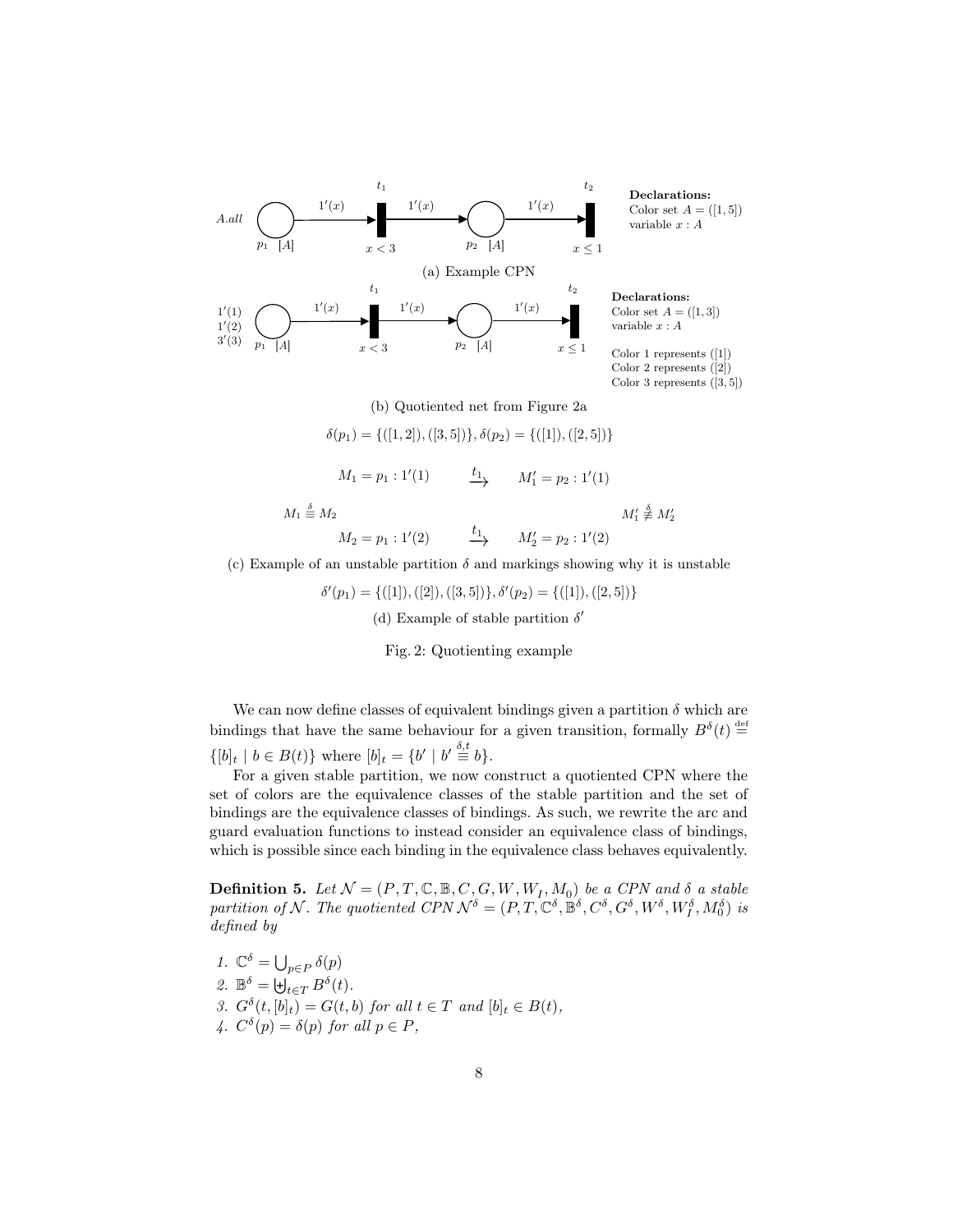- 5.  $W^{\delta}((p,t), [b]_t) = S$  where  $S(\theta) = \sum_{c \in \theta} W((p,t), b)(c)$  for all  $\theta \in \delta(p)$  and  $W^{\delta}((t, p), [b]_t) = S$  where  $S(\theta) = \sum_{c \in \theta} W((t, p), b)(c)$  for all  $\theta \in \delta(p)$ for all  $p \in P$ ,  $t \in T$  and  $[b]_t \in \mathbb{B}^{\delta}$ ,
- 6.  $W_{I_{\alpha}}^{\delta}(p,t) = W_{I}(p,t)$  for all  $p \in P$  and  $t \in T$ , and
- 7.  $M_0^{\delta}(p) = S$  where  $S(\theta) = \sum_{c \in \theta} M_0(p)(c)$  for all  $p \in P$  and  $\theta \in \delta(p)$ .

We can now present our main correctness theorem, stating that the original and quotiented colored nets are bisimilar.

**Theorem 2.** Let  $\mathcal{N} = (P, T, \mathbb{C}, \mathbb{B}, C, G, W, W_I, M_0)$  be a CPN,  $\delta$  a stable partition and  $\mathcal{N}^{\delta} = (P^{\delta}, T^{\delta}, \mathbb{C}^{\delta}, \mathbb{B}^{\delta}, C^{\delta}, G^{\delta}, W^{\delta}, W^{\delta}, W^{\delta}_{I}, M^{\delta}_{0})$  the quotiented CPN. Then  $M_0 \sim M_0^{\delta}$ .

#### 3.1 Computing Stable Partitions

Our main challenge is how to efficiently compute a stable partition in order to apply the quotienting technique. To do so, we first define a partition refinement.

**Definition 6.** Given two partitions  $\delta$  and  $\delta'$  we write  $\delta \geq \delta'$  iff for all  $p \in$ P and all  $\theta' \in \delta'(p)$  there exists  $\theta \in \delta(p)$  s.t.  $\theta' \subseteq \theta$ . Additionally, we write  $\delta > \delta'$  if  $\delta \geq \delta'$  and  $\delta' \neq \delta$ .

Note that for any finite CPN as assumed in Remark 1, the refinement relation  $\geq$  is well-founded as for any  $\delta > \delta'$  the partition  $\delta'$  has strictly more equivalence classes for at least one place  $p \in P$ . We now define also the union of two partitions as the smallest partition that has both of the partitions as refinements.

**Definition 7.** Given two partitions  $\delta_1$ ,  $\delta_2$  and  $p \in P$ , let  $\leftrightarrow$  be a relation over  $\delta_1(p) \cup \delta_2(p)$  s.t.  $\theta \leftrightarrow \theta'$  iff  $\theta \cap \theta' \neq \emptyset$  where  $\theta, \theta' \in \delta_1(p) \cup \delta_2(p)$ . Let  $\leftrightarrow^*$ be the reflexive, transitive closure of  $\leftrightarrow$  and let  $[\theta] \stackrel{\text{def}}{=} \bigcup_{\theta' \in \delta_1(p) \cup \delta_2(p), \theta \leftrightarrow^* \theta'} \theta'$ where  $\theta \in \delta_1(p) \cup \delta_2(p)$ . Finally, we define the partition union operator  $\Box$  by  $(\delta_1 \sqcup \delta_2)(p) = \bigcup_{\theta \in \delta_1(p) \cup \delta_2(p)} \{ [\theta] \}$  for all  $p \in P$ .

For example, assume some place p s.t.  $C(p) = \{(1, 5)\}\$ and partitions  $\delta_1$  and  $\delta_2$  s.t.  $\delta_1(p) = \{([1, 2]), ([3, 4]), ([5])\}$  and  $\delta_2(p) = \{([1]), ([2, 3]), ([4]), ([5])\}$  then  $(\delta_1 \sqcup \delta_2)(p) = \{([1, 4]), ([5])\}.$ 

**Lemma 1.** Let  $\delta_1$  and  $\delta_2$  be two partitions. Then (i)  $\delta_1 \sqcup \delta_2 \geq \delta_1$  and  $\delta_1 \sqcup \delta_2 \geq \delta_2$ , and (ii) if  $\delta_1$  and  $\delta_2$  are stable partitions then so is  $\delta_1 \sqcup \delta_2$ .

The lemma above implies the existence of a unique maximum stable partition.

**Theorem 3.** There is a unique maximum stable partition  $\delta$  s.t.  $\delta \geq \delta'$  for all stable partitions  $\delta'$ .

In order to provide an algorithm for computing a stable partition, we define the maximum arc size for a given CPN  $\mathcal N$  as the function  $max(\mathcal N)$  =  $\max_{p \in P, t \in T, b \in \mathbb{B}}(|W((p, t), b)|, |W((t, p), b)|)$ . The set of all markings smaller than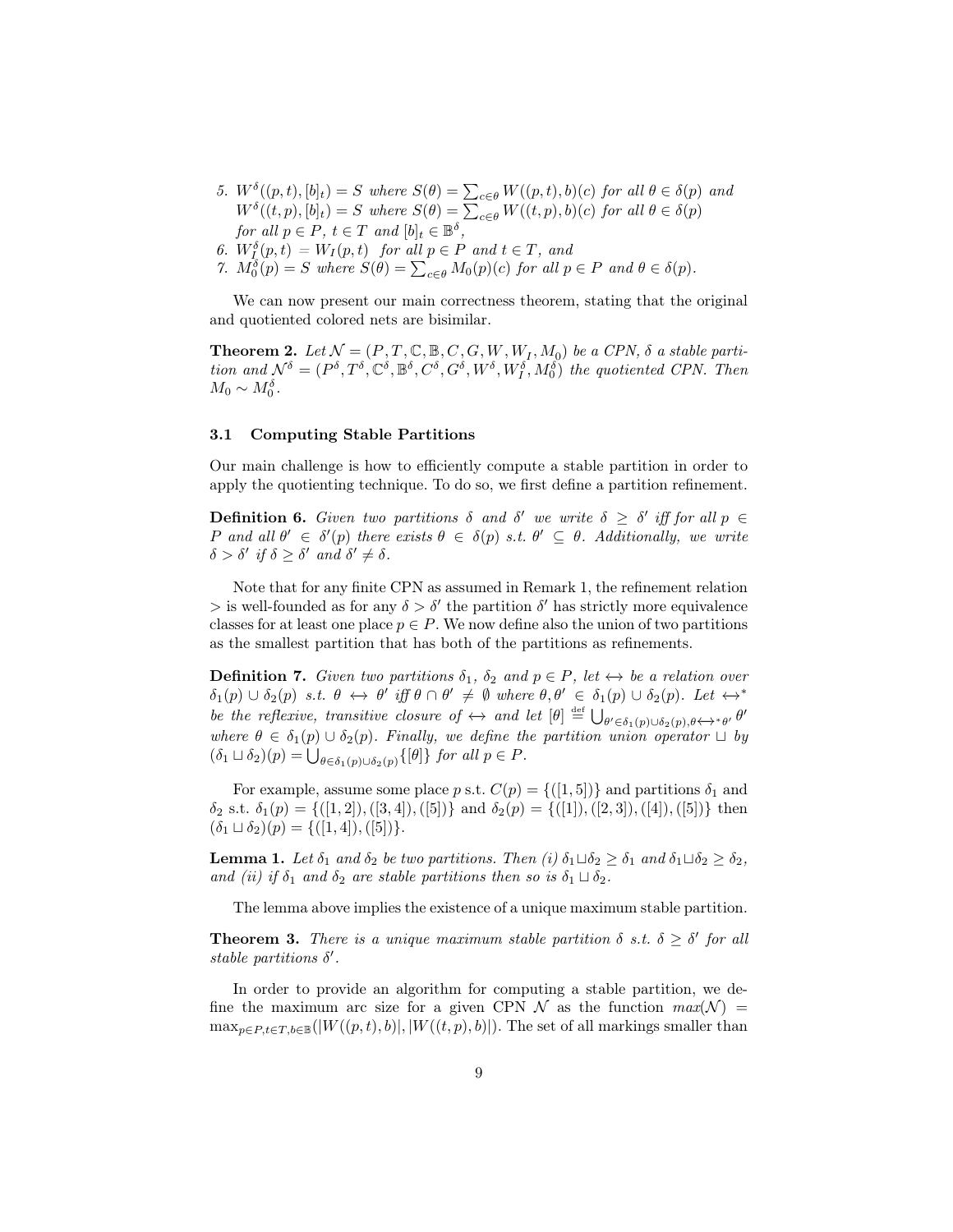Algorithm 1:  $Stabilize(N)$ 

1 Input:  $\mathcal{N} = (P, T, \mathbb{C}, \mathbb{B}, C, G, W, W_I, M_0)$ 2 Output: Stable partition  $\delta$ **3** let  $\delta(p) := \{C(p)\}\$ for all  $p \in P$ 4 for  $t \in T$  do  $\begin{array}{rcl} \textbf{5} & \quad \textbf{while} \ \exists M_1,M_2 \in \mathbb{M}^{bounded}(\mathcal{N}). M_1 \stackrel{\delta}{=} M_2 \wedge M_1 \not\stackrel{t_{\ell}}{\rightarrow} \wedge M_2 \stackrel{t}{\rightarrow} \textbf{do} \end{array}$  $\begin{array}{|c|c|c|}\n\hline\n6 & \multicolumn{1}{|c|}{\text{pick }} \delta' < \delta \text{ s.t. } M_1 \not\equiv M_2; \, \delta := \delta' \end{array}$ 7 end 8 end 9 let  $\mathcal{Q} := P$  //Waiting list of places 10 while  $\mathcal{Q} \neq \emptyset$  do 11 | let  $p \in \mathcal{Q}$ ;  $\mathcal{Q} := \mathcal{Q} \setminus \{p\}$  $\mathtt{12} \quad | \quad \mathtt{for} \; t \in {^\bullet} p \; \mathtt{do}$  $\textbf{13} \quad \Big\vert \quad \text{ if } \exists M_1, M_2 \in \mathbb{M}^{bounded}(\mathcal{N}). M_1 \stackrel{\delta}{\equiv} M_2. \exists M'_1 \in \mathbb{M}^{bounded}(\mathcal{N}). M_1 \stackrel{t}{\rightarrow}$  $M_1'\wedge \forall M_2'\in \mathbb{M}^{bounded}(\mathcal{N}).M_2\overset{t}{\rightarrow}M_2'\wedge M_1'(p)\overset{\delta}{\not\equiv}M_2'(p)\,\,\textbf{then}$ 14 iii bick  $\delta' < \delta$  s.t.  $M_1 \overset{\delta'}{\not\equiv} M_2$  and  $\delta'(p') = \delta(p')$  for all  $p' \in P \setminus {}^{\bullet}t$  $\boxed{15} \quad | \quad | \quad \mathcal{Q} := \mathcal{Q} \cup \{p' \mid \delta'(p') \neq \delta(p')\}; \, \delta := \delta'$  $16$  | end 17 end 18 end 19 return  $\delta$ 

the max arc size over N is defined by  $M^{bounded}(\mathcal{N}) = \{M \in M(\mathcal{N}) \mid |M(p)| \leq$  $max(\mathcal{N})$  for all  $p \in P$ . As such,  $M^{bounded}(\mathcal{N})$  is a finite set of all bounded markings of N with cardinality less than or equal to  $max(N)$ .

Algorithm 1 now gives a procedure for computing a stable partition over a given CPN. It starts with an initial partition where every color in the color domain is in the same equivalence class for each place. The algorithm is then split into two parts. The first part from line 4 to 8 creates an initial partition applying the guard restrictions to the input places of the transitions. The second part from line 10 to 18 back propagates the guard restrictions throughout the net s.t. only colors that behave the same are quotiented together. Depending on the choices in lines 6 and 14, the algorithm may return the maximum stable partition, however in the practical implementation this is not guaranteed due to an approximation of the guard/arc expression analysis.

**Theorem 4.** Given a CPN N, the algorithm Stabilize(N) terminates and returns a stable partition of  $N$ .

#### 3.2 Stable Partition Algorithm for Integer CPNs

The Stabilize computation presented in Algorithm 1 can be used to find a stable partition for any finite CPN. However, implementation-wise it is inefficient to represent every color in a given equivalence class individually. Hence, for integer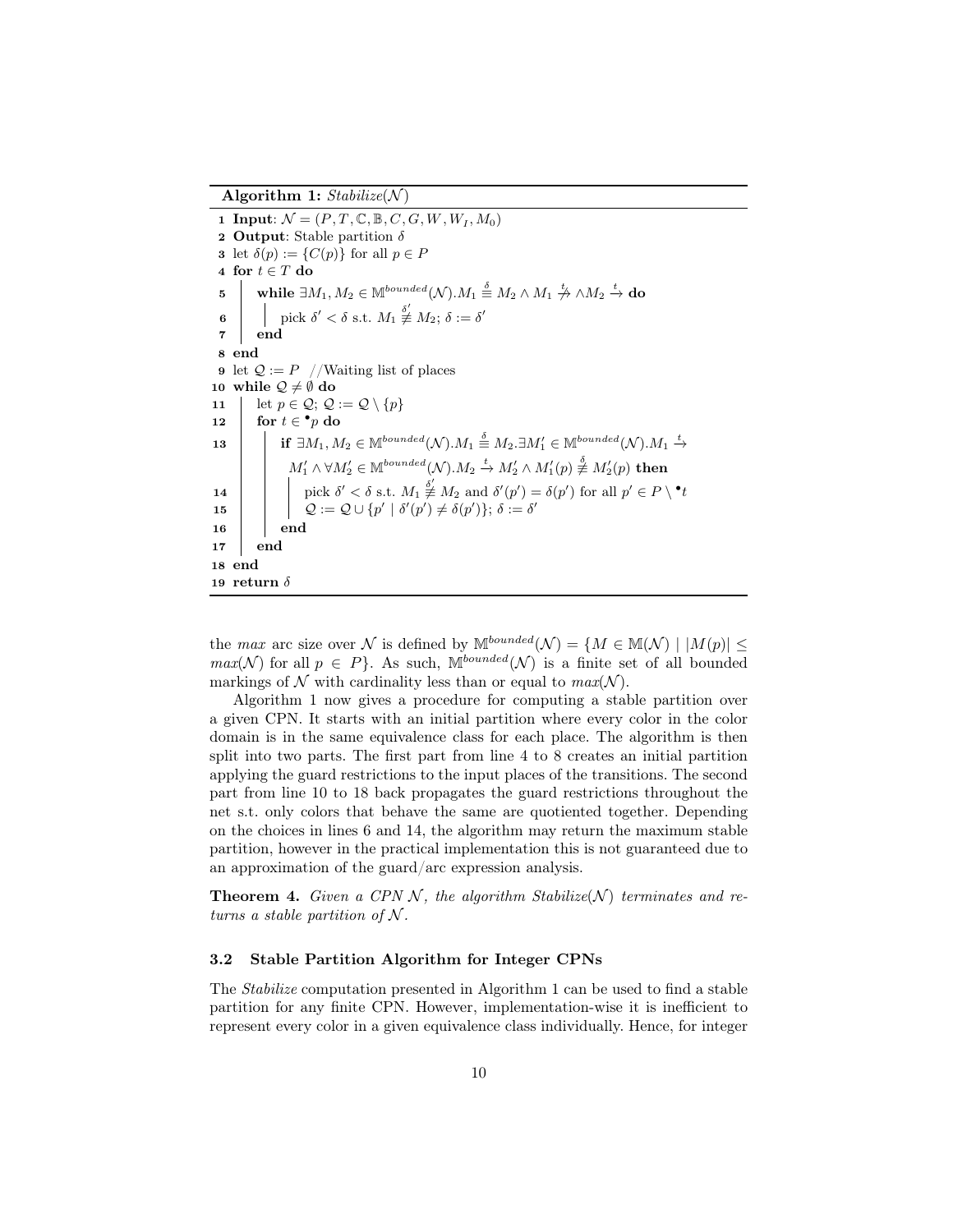

| Iteration    | $p_1$              | $p_2$                                                                    | $p_3$                | p <sub>4</sub>                                                            |                     |
|--------------|--------------------|--------------------------------------------------------------------------|----------------------|---------------------------------------------------------------------------|---------------------|
| $\theta$     | $\{(1,4)\}\$       | $([1,4])\}$                                                              | $\{([1,3]), ([4])\}$ | $\{4, 4, 11), ([1, 4], [2]), ([1, 4], [3, 4])\}$ $\{p_1, p_2, p_3, p_4\}$ |                     |
| 1, $p = p_3$ | $([1,3]), ([4])\}$ |                                                                          |                      |                                                                           | $\{p_1, p_2, p_4\}$ |
| 2, $p = p_4$ |                    | $\{([1]), ([2]), ([3,4])\}$                                              |                      |                                                                           | $\{p_1, p_2\}$      |
| $3, p = p_2$ |                    |                                                                          |                      | ${([1,4],[1]), ([1,4],[2])},$<br>$([1,4],[3]), ([1,4],[4])\}$             | $\{p_1, p_4\}$      |
| $4, p = p_4$ |                    | $([2]), ([3]), ([4])\}$<br>$\left( \left\lceil 1 \right\rceil \right)$ , |                      |                                                                           | $\{p_1, p_2\}$      |
| $5, p = p_2$ |                    |                                                                          |                      |                                                                           | $\{p_1\}$           |
| 6, $p = p_1$ |                    |                                                                          |                      |                                                                           |                     |

Table 1: Stages of  $\delta$  throughout Algorithm 1 for CPN in Figure 3. The 0th iteration is the state of  $\delta$  just before the while loop begins. The symbol '-' indicates that the value is the same as in the previous row.

| Iteration                               | $p_1$ | $p_2$                | $p_3$ | $p_4$                       |
|-----------------------------------------|-------|----------------------|-------|-----------------------------|
| $[0, \alpha = \alpha_0 \vert \{([1])\}$ |       | $\{(3)\}\$           |       |                             |
| 1, $t = t_1$                            |       |                      | ( 1 ) | $\{(1, 3)\}\$               |
| $\overline{2, t} = t_2$                 |       | $\{(3,4)\}\$         |       |                             |
| $3, t = t_1$                            |       |                      |       | $\{([1],[3,4])\}$           |
| $4, t = t_2$                            |       | $\{([3,4]), ([1])\}$ |       |                             |
| $\overline{5, t} = t_1$                 |       |                      |       | $\{([1],[3,4]),([1],[1])\}$ |
| 6, $t = t_2$                            |       | $\{( 1,4 )\}\$       |       |                             |
| 7, $t = t_1$                            |       |                      |       | $\{([1],[1,4])\}$           |

Table 2: Stages of  $\alpha$  when computing the fixed point of E for the CPN in Figure 3. The symbol '-' indicates that the value is the same as in the previous row.

CPN we represent an equivalence class as a tuple of ranges. As an example of computing stable partitions with Algorithm 1, consider the integer CPN in Figure 3. Table 1 shows the different stages that  $\delta$  undergoes in order to become stable. In iteration 0, the guard restrictions from the first for-loop are applied, followed by the iterations of the main while-loop. In our implementation, we do not iterate through every bounded marking and we instead (for efficiency reasons) statically analyze the places, arcs and guards in order to partition the color sets. For example, in iteration number 1, we consider the place  $p_3$  and we can see that the colors in the range  $[1,3]$  must be distinguished from the color 4. This partitioning propagates back to the place  $p_1$  as firing the transition  $t_1$ moves tokens from  $p_1$  to  $p_3$  without changing its color.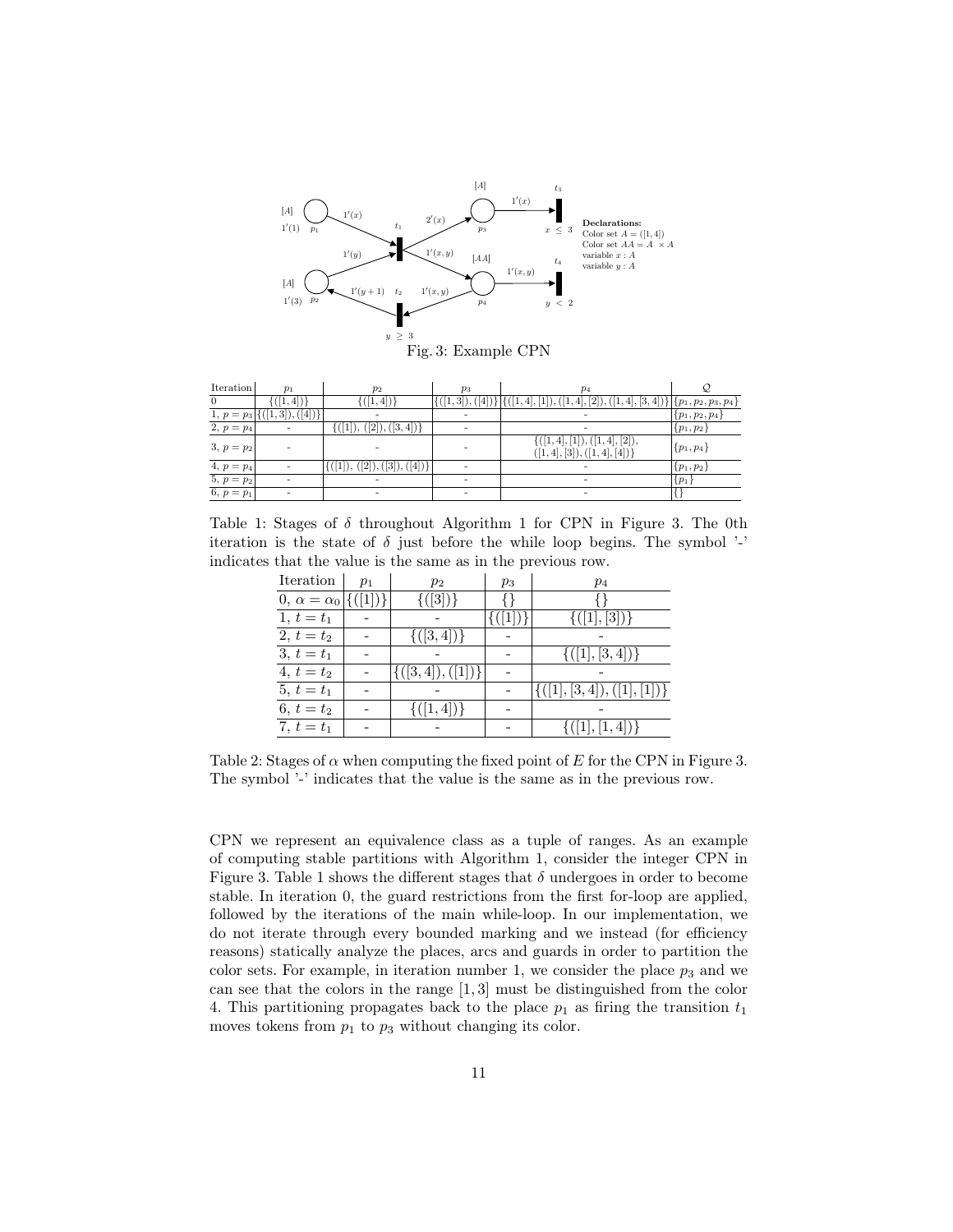#### 4 Color Approximation

We now introduce another technique for safely overapproximating what colors can be present in each place of a CPN. Let  $\mathcal{N}=(P,T,\mathbb{C},\mathbb{B},C,G,W,W_I,M_0)$ be a fixed CPN for the rest of this section. A color approximation is a function  $\alpha$ :  $P \to 2^{\mathbb{C}}$  where  $\alpha(p)$  approximates the possible colors in place  $p \in P$  s.t.  $\alpha(p) \subseteq C(p)$ . Let A be the set of all color approximations. For a marking M and color approximation  $\alpha$ , we write  $M \subseteq \alpha$  iff  $set(M(p)) \subseteq \alpha(p)$  for all  $p \in P$ . A color expansion is a function  $E : A \to A$  defined by

$$
E(\alpha)(p) = \begin{cases} \alpha(p) \cup set(W((t, p), b)) & \text{if } \exists t \in T. \exists b \in B(t). \\ set(W((p, t), b)) \subseteq \alpha(p) \\ \alpha(p) & \text{otherwise.} \end{cases}
$$

A color expansion iteratively expands the possible colors that exist in each place and obviously preserves the following property.

**Lemma 2.** Let  $\alpha$  be a color approximation then  $\alpha(p) \subseteq E(\alpha)(p)$  for all  $p \in P$ .

Let  $\alpha_0$  be the initial approximation such that  $\alpha_0(p) \stackrel{\text{def}}{=} set(M_0(p))$  for all  $p \in P$ . Since E is a monotonic function on a complete lattice, we can compute its minimum fixed point and formulate the following key theorem.

**Theorem 5.** Let  $\alpha$  be a minimum fixed point of E such that  $\alpha_0(p) \subseteq \alpha(p)$  for all  $p \in P$ . If  $M_0 \to^* M$  then  $M \subseteq \alpha$ .

Given a color approximation  $\alpha$  satisfying the preconditions of Theorem 5, we can now construct a reduced CPN  $\mathcal{N}^{\alpha} = (P, T, \mathbb{C}, \mathbb{B}, C^{\alpha}, G, W, W_I, M_0)$  where  $C^{\alpha}(p) = \alpha(p)$  for all  $p \in P$ . The net  $\mathcal{N}^{\alpha}$  can hence have possibly smaller set of colors in its color domains and it satisfies the following theorem.

**Theorem 6.** The reachable fragments from the initial marking  $M_0$  of the LTSs generated by N and  $\mathcal{N}^{\alpha}$  are isomorphic.

#### 4.1 Computing Color Approximation on Integer CPNs

As with color quotienting, representing each color individually becomes inefficient. We thus employ integer ranges to represent color approximations. Consider the approximation  $\alpha$  where  $\alpha(p) = \{(1, 2), (2, 2), (3, 2), (5, 6), (5, 7)\}\)$  are possible colors (pairs of integers) in the place  $p$ ; this can be more compactly represented as a set of tuples of ranges  $\{([1, 3], [2, 2]), ([5, 5], [6, 7])\}.$ 

However, computing the minimum fixed point of  $E$  using ranges is not as trivial as using complete color sets. To do so, we need to compute new ranges depending on arcs and guards. We demonstrate this on the CPN in Figure 3. Table 2 shows the computation of the minimum fixed point of E, starting from the initial approximation  $\alpha_0$ . For example, in iteration number 5, we check if firing transition  $t_1$  can produce any additional tokens to the places  $p_3$  and  $p_4$ . Clearly, there is no change to the possible token colors in  $p_3$  as  $\alpha(p_1)$  did not change, however the addition of the integer range [1] to  $\alpha(p_2)$  in the previous iteration now allows us to produce a new token color  $(1, 1)$  into  $p_4$  and hence we add the singleton range ([1], [1]) to  $\alpha(p_4)$ .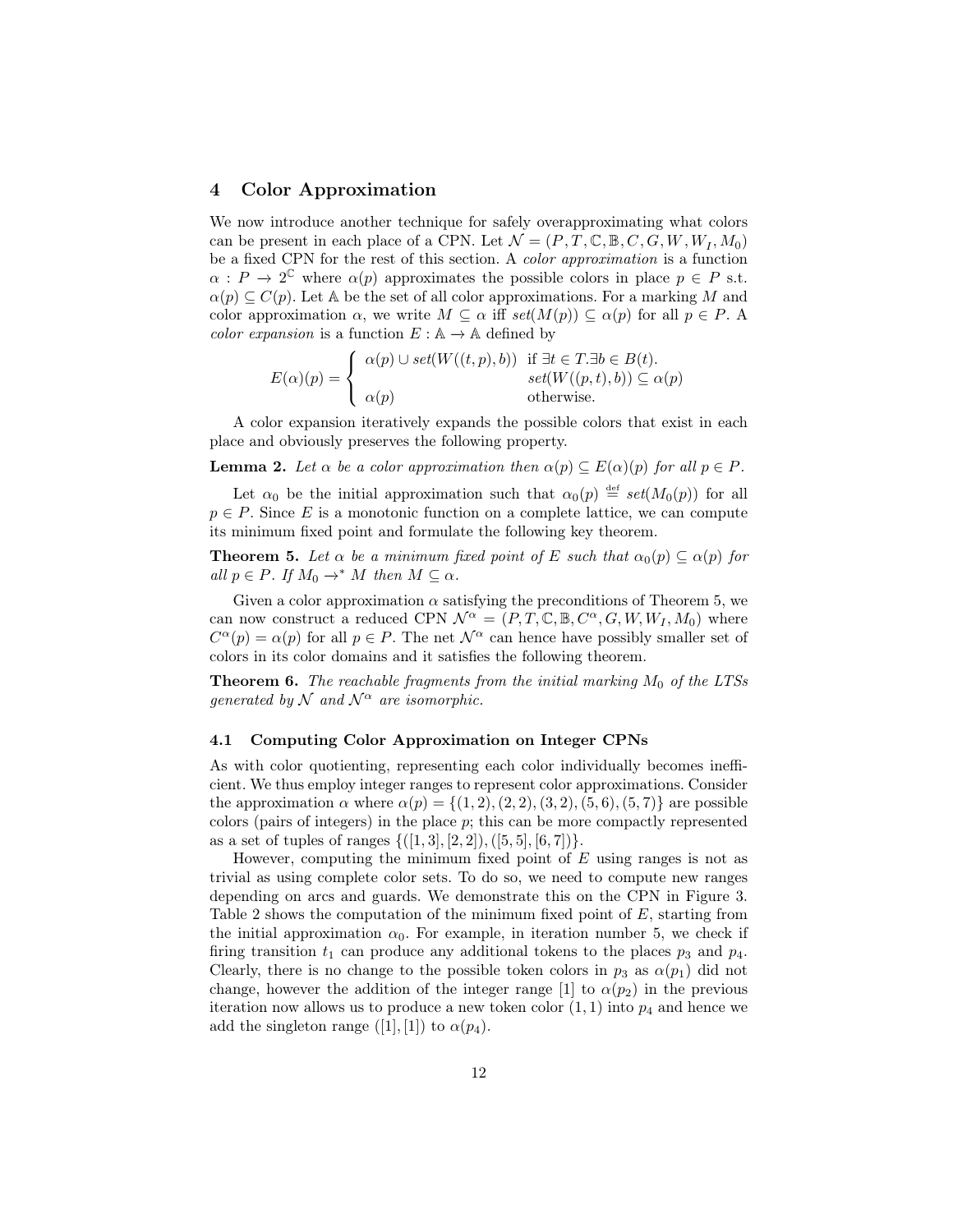|                                               | Spike Tapaal A ITS B MCC A+B Total |  |  |  |
|-----------------------------------------------|------------------------------------|--|--|--|
| Unfolded nets 172 174 199 202 204 205 207 208 |                                    |  |  |  |

Table 3: Number of unfolded nets for each unfolder

## 5 Experiments

We implemented the quotienting method from Section 3 as well as the color approximation method from Section 4 in  $C_{++}$  as an extension to the verification engine verifypn [13] from the TAPAAL toolchain [7]. We also implemented the method of variable symmetry identification inspired by its use in ITS-Tools [25]; the effect of this method is marginal as it additionally reduces the size of the unfolded net only on a few instances.

We perform experiments comparing several different approaches; the quotienting approach (method A), the color approximation (method B) and the combination of quotienting, symmetric variables and color approximation (method A+B) against the unfolder MCC [6] (used also by TINA [1] and LoLA [27]), ITSTools unfolder [24] and Spike unfolder [3] (also used by MARCIE [10] and Snoopy [9]) and the previous *verifypn* TAPAAL unfolder (revision 226) referred to as Tapaal. We compare the tools on the complete set of CPN nets and queries from 2020 Model Checking Contest [18]. The experiments are conducted on a compute cluster running Linux version 5.8.0-2, where each experiment is conducted on a AMD Epyc 7551 processor with a 15 GB memory limit and 5 minute timeout. A repeatability package is available in [2].

Table 3 shows for each of the unfolders the number of unfolded nets within the memory/time limit. The last column shows the total number of unfolded nets by all tools combined. The single net that we cannot unfold is FamilyReunion3000 which was unfolded by MCC, though we can unfold it given 3 extra minutes. Our method A+B can unfold 3 nets that no other tool can unfold; DrinkVendingMachine48, 72, 96. This is directly attributed to method A.

The comparison of the sizes (total number of transitions and places) of unfolded nets is done by plotting the ratios between the size produced by our  $A+B$ method and the competing unfolder. Figure 4a shows the size ratios where at least one comparison is not equal to 1. We see that our method has a significantly smaller size ratio for 88 colored nets, sometimes reducing the nets by several orders of magnitude. In a few cases ITS-Tools is able to unfold to a smaller net than our method due to their post-reductions. This is most prevalent on VehicularWifi which they unfold to the size of 38429 objects while we create a net of size 85835. The figure also shows one net unfolded by MCC where we timed out.

As our method outperforms the state-of-the-art unfolders w.r.t. the size of the unfolded nets, the question is whether the overhead of the advanced static analysis does not kill the benefits. Fortunately, this is not the case as shown in Figure 4b where the 80 slowest running times (independently sorted in nondecreasing order) for each tool are depicted. The plots show that ITS, MCC and our unfolder are close in performance, while Spike is slower. ITS-Tools is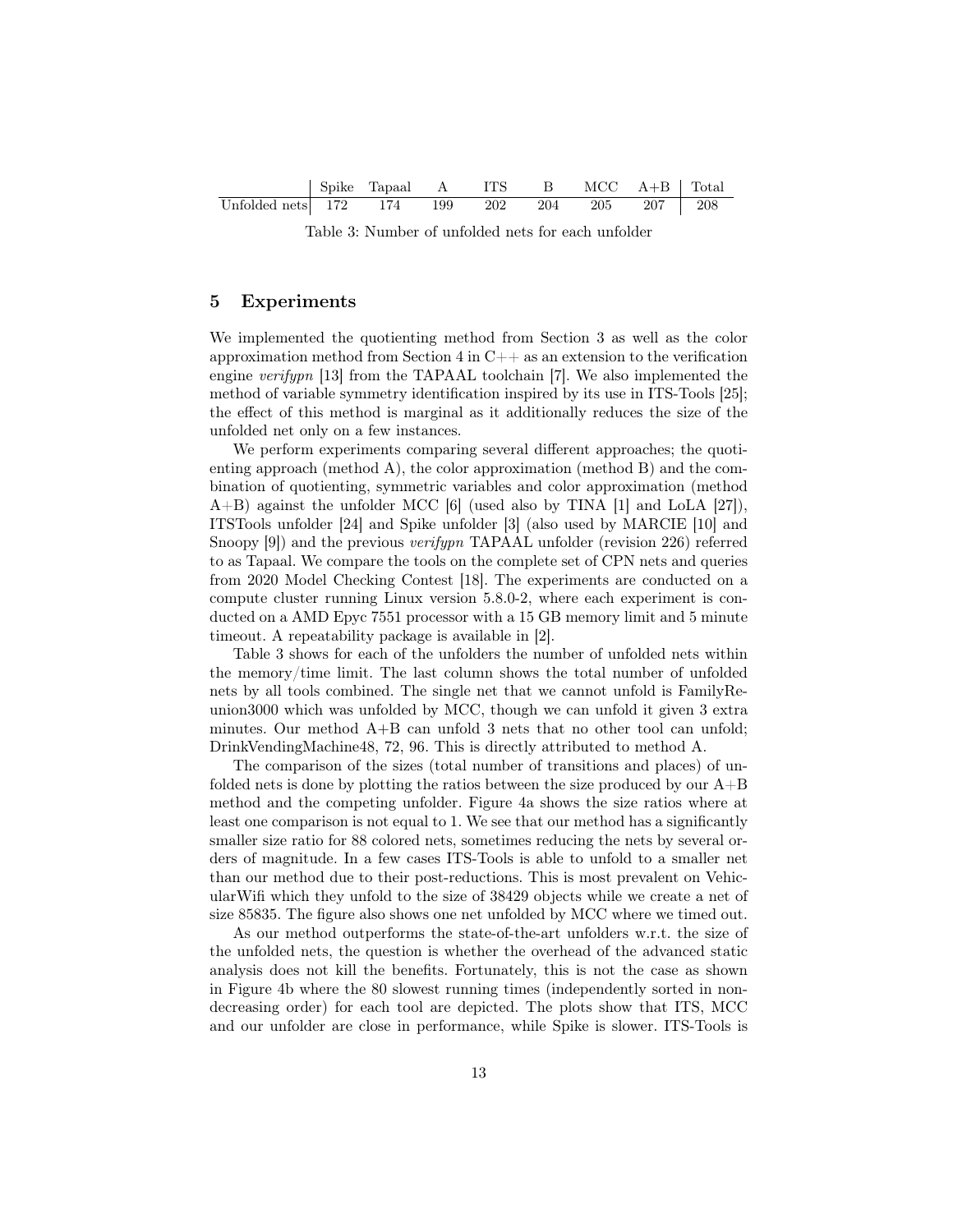

Fig. 4: Unfolding size and unfolding time comparison

generally fast on the nets that are unfolded in less than 10 seconds, however it becomes gradually slower and has problems unfolding the larger nets. The MCC unfolder and our method are similar in performance, except for the largest instances where we are faster.

The overall conclusion is that our advanced analyses adds only a little overhead while significantly decreasing the size of the unfolded nets. This is also confirmed by the number of answered reachability, CTL and LTL queries from the 2020 Model Checking Contest benchmark. The colored nets and queries are unfolded by the different tools and then verified by the TAPAAL engine. Here our unfolding method allows TAPAAL to answer in total 81.7% of all queries whereas the MCC unfolder can answer 76.9% and ITS-Tools unfolder 76.1% of all queries.

## 6 Conclusion

We presented two complementary methods for reducing the unfolding size of colored Petri nets (CPN). Both methods are proved correct and implemented in an open-source verification engine of the tool TAPAAL. Experimental results show a significant improvement in the size of unfolded nets, compared to state-ofthe-art tools, without compromising the unfolding speed. The actual verification on the models and queries from the 2020 Model Checking Contest shows that our unfolding technique allows us to solve 4.8% more queries compared to the second best competing tool. In future work, we plan to combine our approach with structural reduction techniques.

Acknowledgments. We would like to thank Yann Thierry-Mieg for his answers and modifications to the ITS-Tools, Silvano Dal Zilio for his answers/additions concerning the MCC unfolder and Monika Heiner and Christian Rohr for their answers concerning the tools Snoopie, Marcie and Spike.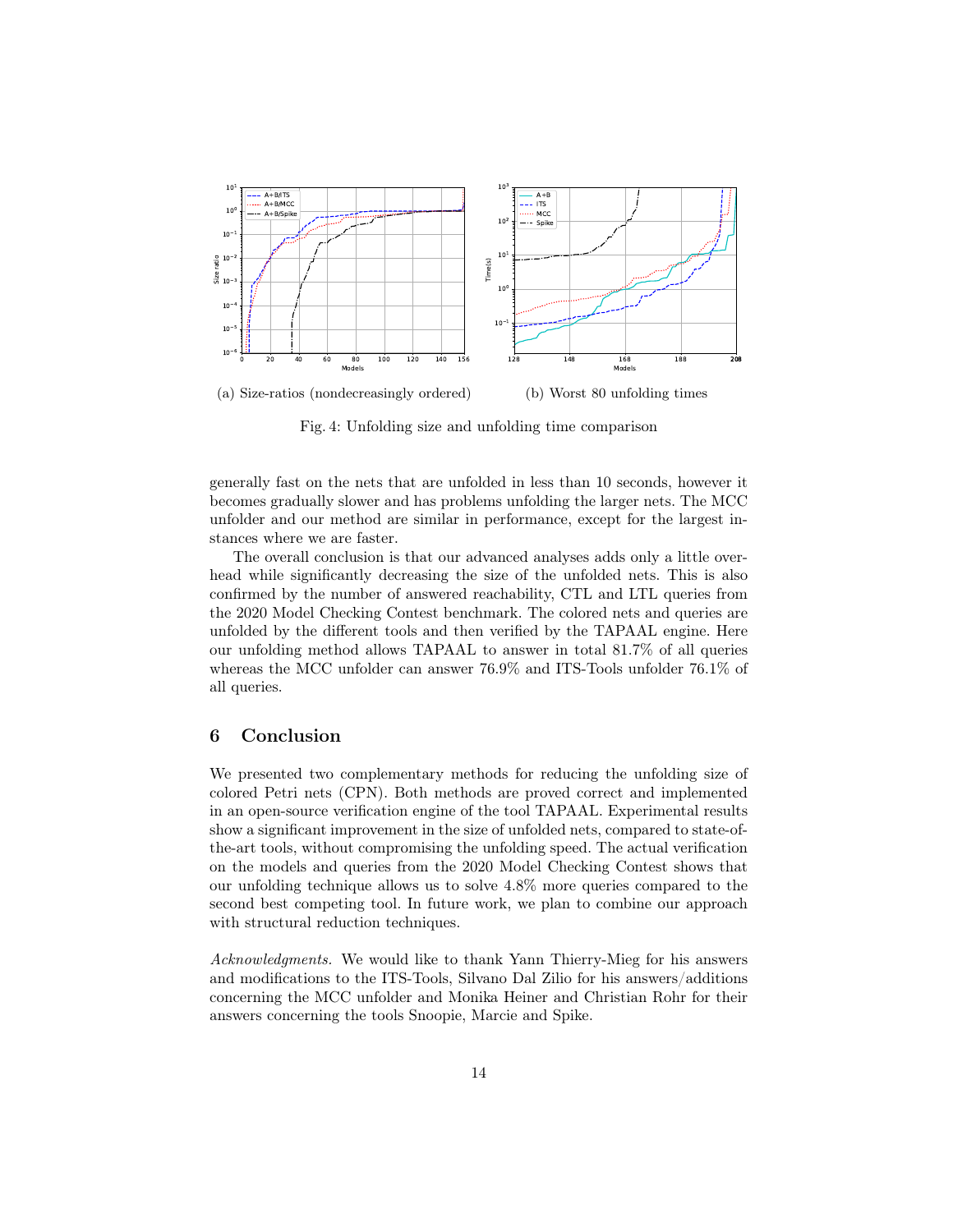# Bibliography

- [1] B. Berthomieu, P.-O Ribet, and F. Vernadat. The tool TINA construction of abstract state spaces for Petri nets and time Petri nets. International Journal of Production Research, 42:2741–2756, 2004. doi.org/10.1080/00207540412331312688.
- [2] A. Bilgram, P.G. Jensen, T. Pedersen, J. Srba, and P.H. Taankvist. Repeatability Package for: Improvements in Unfolding of Colored Petri Nets, 2021. https://doi.org/10.5281/zenodo.5255603.
- [3] J. Chodak and M. Heiner. Spike Reproducible Simulation Experiments with Configuration File Branching. In *Computational Methods in Systems* Biology, pages 315–321, Cham, 2019. Springer International Publishing. http://doi.org/10.1007%2F978-3-030-31304-3\_19.
- [4] N. Christensen, M. Glavind, S. Schmid, and J. Srba. Latte: Improving the Latency of Transiently Consistent Network Update Schedules. SIGMETRICS Perform. Eval. Rev., 48(3):14-26, 2021. doi.org/10.1145/3453953.3453957.
- [5] A. Ciaghi, K. Weldemariam, A. Villafiorita, and F. Kessler. Law Modeling with Ontological Support and BPMN: a Case Study. In CYBERLAWS 2011, The Second International Conference on Technical and Legal Aspects of the e-Society, pages 29–34, 2011.
- [6] S. Dal Zilio. MCC: A Tool for Unfolding Colored Petri Nets in PNML Format. In Application and Theory of Petri Nets and Concurrency, pages 426–435, Cham, 2020. Springer International Publishing. http://doi.org/10.1007/978-3-030-51831-8\_23.
- [7] A. David, L. Jacobsen, M. Jacobsen, K.Y. Jørgensen, M.H. Møller, and J. Srba. TAPAAL 2.0: integrated development environment for timedarc Petri nets. In Proceedings of the 18th International Conference on Tools and Algorithms for the Construction and Analysis of Systems  $(TACAS'12)$ , volume 7214 of *LNCS*, pages 492–497. Springer-Verlag, 2012.  $\frac{\text{doi.org}}{10.1007}/978-3-642-28756-5}$  36.
- [8] E. Gilberto Amparore, G. Balbo, M. Beccuti, S. Donatelli, and G. Franceschinis. 30 Years of GreatSPN. In Principles of Performance and Reliability Modeling and Evaluation, volume 7927, pages 227–254. Springer, 2016.  $\frac{\text{doi.org}}{10.1007}/\frac{978-3-319-30599-8}{9}.$
- [9] M. Heiner, M. Herajy, F. Liu, C. Rohr, and M. Schwarick. Snoopy A Unifying Petri Net Tool. In Application and Theory of Petri Nets, pages 398–407, Berlin, Heidelberg, 2012. Springer Berlin Heidelberg. doi.org/10.1007/978- 3-642-31131-4\_22.
- [10] M. Heiner, C. Rohr, and M. Schwarick. MARCIE Model Checking and Reachability Analysis Done Efficiently. In Application and Theory of Petri Nets and Concurrency, pages 389–399, Berlin, Heidelberg, 2013. Springer Berlin Heidelberg. http://doi.org/10.1007/978-3-642-38697-8\_21.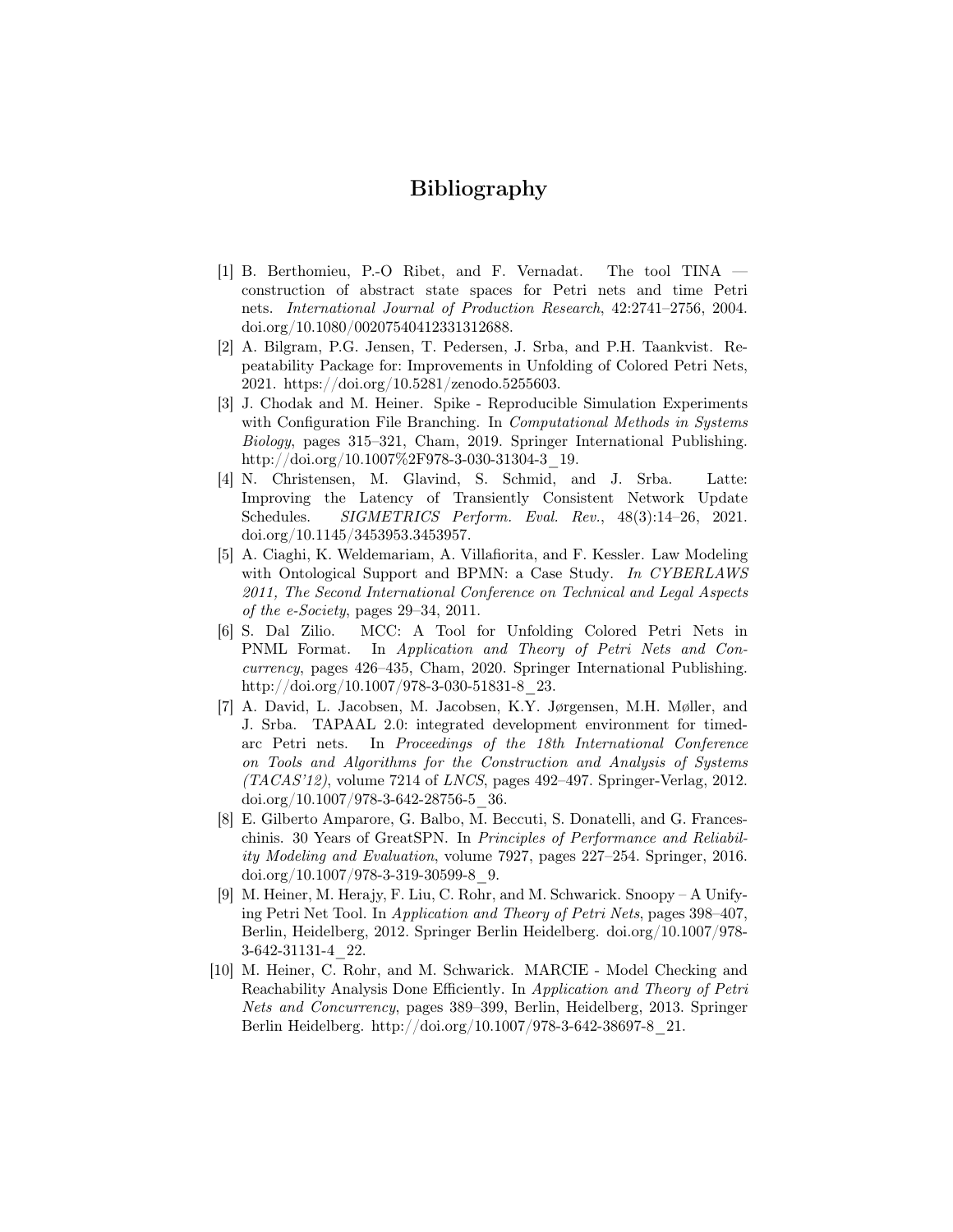- [11] L.M. Hillah. A hot drink vending machine. https://mcc.lip6.fr/pdf/DrinkVendingMachine-form.pdf, 2021.
- [12] L.M. Hillah. Family Reunion. https://mcc.lip6.fr/pdf/FamilyReunionform.pdf, 2021.
- [13] J.F. Jensen, T. Nielsen, L.K. Oestergaard, and J. Srba. TAPAAL and reachability analysis of  $P/T$  nets. *LNCS Transactions on Petri Nets and* Other Models of Concurrency (ToPNoC), 9930:307–318, 2016.
- [14] K. Jensen. Coloured Petri Nets and the Invariant-Method. Theoretical Computer Science, 14:317–336, 1981. doi.org/10.1016/0304-3975(81)90049- 9.
- [15] K. Jensen. Coloured Petri Nets: Basic Concepts, Analysis Methods and Practical Use. Volume 1, volume 1. Springer-Verlag Berlin Heidelberg, 2 edition, 1996. https://www.springer.com/gp/book/9783540609438.
- [16] K. Jensen and L. M. Kristensen. Coloured Petri Nets, Modelling and Validation of Concurrent Systems. Springer-Verlag Berlin Heidelberg, 1 edition, 2009. doi.org/10.1007/b95112.
- [17] A.H. Klostergaard. Efficient Unfolding and Approximation of Colored Petri Nets with Inhibitor Arcs. Master's thesis, Department of Computer Science, Aalborg University, 2018. https://projekter.aau.dk/projekter/files/281079031/main.pdf.
- [18] F. Kordon, H. Garavel, L. M. Hillah, F. Hulin-Hubard, E. Amparore, B. Berthomieu, S. Biswal, D. Donatelli, F. Galla, G. Ciardo, S. Dal Zilio, P. G. Jensen, C. He, D. Le Botlan, S. Li, A. Miner, J. Srba, and Y. Thierry-Mieg. Complete Results for the 2020 Edition of the Model Checking Contest. http://mcc.lip6.fr/2020/results.php, 2020.
- [19] F. Liu, M. Heiner, and M. Yang. An efficient method for unfolding colored Petri nets. In Proceedings of the 2012 Winter Simulation Conference (WSC), pages 1–12, 2012. doi.org/10.1109/WSC.2012.6465203.
- [20] T. Murata. Petri nets: Properties, analysis and applications. Proceedings of the IEEE, 77(4):541–580, 1989. doi.org/10.1109/5.24143.
- [21] R. Muschevici, J. Proença, and D. Clarke. Modular Modelling of Software Product Lines with Feature Nets. In Software Engineering and Formal Methods, pages 318–333, Berlin, Heidelberg, 2011. Springer Berlin Heidelberg. http://doi.org/10.1007/978-3-642-24690-6\_22.
- [22] C.A. Petri. Kommunikation mit Automaten. PhD thesis, Institut für instrumentelle Mathematik, Bonn, 1962.
- [23] M. Schwarick, C. Rohr, F. Liu, G. Assaf, J. Chodak, and M. Heiner. *Efficient* Unfolding of Coloured Petri Nets Using Interval Decision Diagrams, pages 324–344. Application and Theory of Petri Nets and Concurrency, 2020. http://doi.org/10.1007/978-3-030-51831-8\_16.
- [24] Y. Thierry-Mieg. Symbolic Model-Checking Using ITS-Tools. In Tools and Algorithms for the Construction and Analysis of Systems, pages 231–237, Berlin, Heidelberg, 2015. Springer Berlin Heidelberg. http://doi.org/10.1007%2F978-3-662-46681-0\_20.
- [25] Y. Thierry-Mieg. Personal correspondence with Y. Thierry-Mieg, 2021.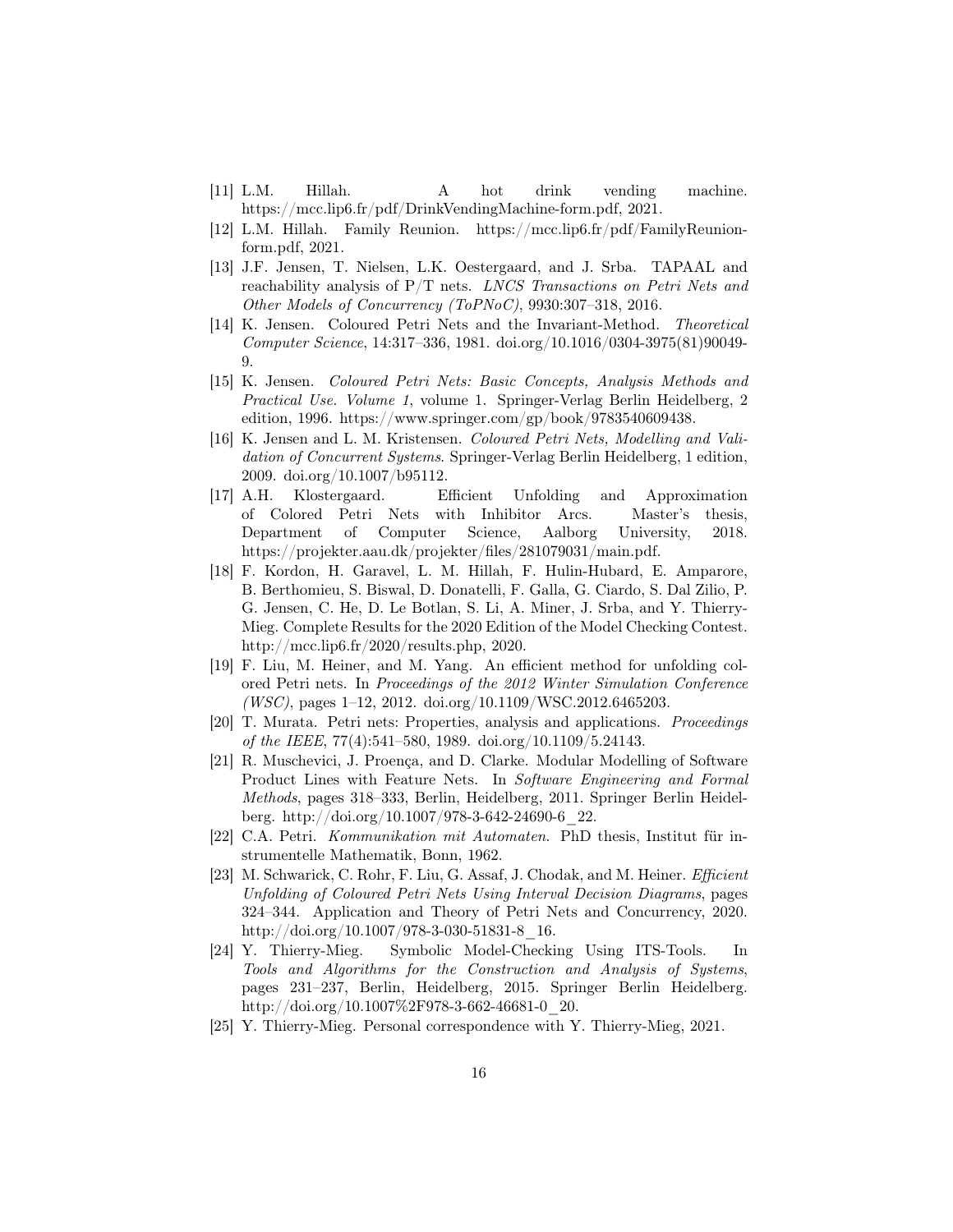- [26] Y. Thierry-Mieg, C. Dutheillet, and I. Mounier. Automatic symmetry detection in well-formed nets. In W. van der Aalst and Eike Best, editors, Applications and Theory of Petri Nets 2003, pages 82–101, Berlin, Heidelberg, 2003. Springer Berlin Heidelberg.
- [27] K. Wolf. Petri Net Model Checking with LoLA 2. In Application and Theory of Petri Nets and Concurrency, pages 351–362, Cham, 2018. Springer International Publishing. doi.org/10.1007/978-3-319-91268-4\_18.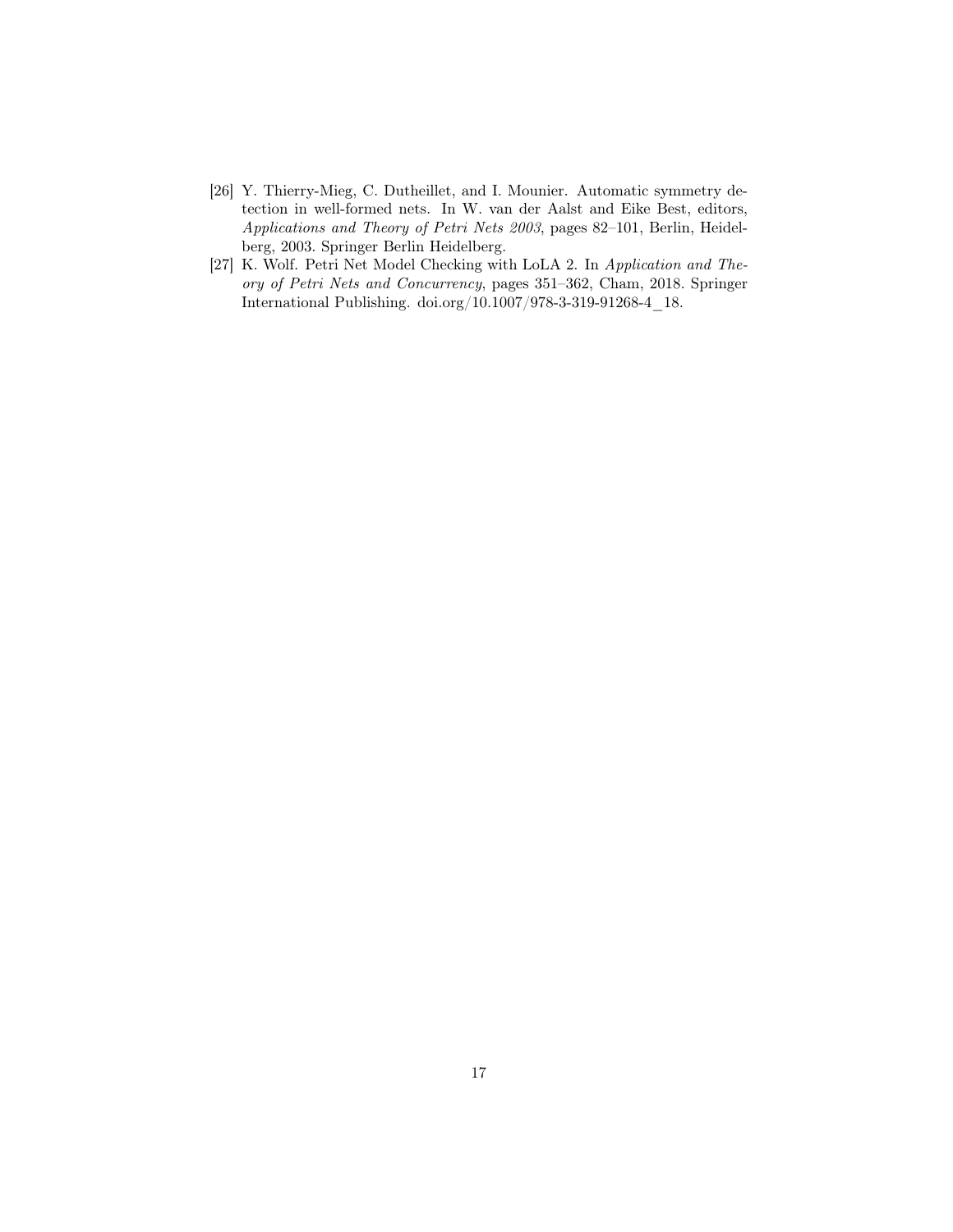### A Proofs for Section 2 (Preliminaries)

## A.1 Integer Colored Petri Nets

An integer CPN is a CPN  $\mathcal{N} = (P, T, \mathbb{C}, \mathbb{B}, C, G, W, W_I, M_0)$  where all colors are integer products i.e.  $\mathbb{C} = \bigcup_{k \geq 1} (\mathbb{N}^0)^k$ .

We introduce the notion of ranges to describe the place color type s.t. a tuple of ranges  $([a_1, b_1], ..., [a_k, b_k])$  where  $a_i, b_i \in \mathbb{N}^0$  for  $i, 1 \le i \le k$  describes a set of colors given by the following semantics:

$$
[[([a_1, b_1], ..., [a_k, b_k])]] = \{ (c_1, ..., c_k) \mid a_i \le c_i \le b_i \text{ for all } 1 \le i \le k \}
$$

As an example, consider the place color type of some place p as  $C(p)$  =  $[[(1, 2], [6, 7])]$  describing the set of colors  $\{(1, 6), (1, 7), (2, 6), (2, 7)\}$ . For simplicity, we omit the semantic meaning and simply denote  $([1, 2], [6, 7])$  as the colors of  $[(1, 2), (6, 7)]$ . We also represent singleton intervals as only one number, e.g. [2, 2] is represented as [2]. Lastly, note that for  $a, b \in \mathbb{N}^0$  where  $a > b$ then  $([a, b]) = \emptyset$ .

In integer CPNs variables are used to represent colors. They can be present on arcs and in guards. We denote the set of all variables as  $\mathcal V$ . Bindings in integer CPNs denote a concrete value assignment of variables s.t. a binding is defined as a function  $b: \mathcal{V} \to \mathbb{C}$  giving the value of a variable under a binding. We denote a concrete binding of variables  $\{x_1, ..., x_n\}$  as  $b = \langle x_1 = c_1, ..., x_n = c_n \rangle$  where  $b(x_i) = c_i$  for all  $i, 1 \leq i \leq n$ .

In integer CPNs each arc  $(P \times T) \cup (T \times P)$  excluding inhibitor arcs is assigned an arc expression a given by the syntax:

$$
\tau ::= c \mid x \mid x \pm s
$$

$$
a ::= n'(\tau_1, ..., \tau_k) \mid a_1 \pm a_2 \mid n \cdot a
$$

where  $c \in \mathbb{C}$ ,  $x \in \mathcal{V}$ ,  $s \in \mathbb{N}^{>0}$ ,  $n \in \mathbb{N}^{>0}$  and  $\pm ::= + \mid -$ .

The semantics of arc expressions are straightforward and are demonstrated by an example.

*Example 1.* Let  $a = 1'(x - 1) + 1'(y + 1) + 1'(z)$  be an arc expression and  $b_1 = \langle x = 3, y = 3, z = 1 \rangle$  and  $b_2 = \langle x = 1, y = 2, z = 2 \rangle$  be bindings with range  $([1,3])$  over variables x, y and z. The semantics is defined as multisets where  $W(a, b_1) = 1'(2) + 2'(1)$  since the colors are cyclic in nature s.t.  $3 + 1 = 1$  and  $W(a, b_2) = 2'(3) + 1'(2)$  because  $1 - 1 = 3$ .

Guards in integer CPNs are expressed by the following syntax:

$$
\gamma ::= true \mid false \mid \neg \gamma \mid \gamma_1 \land \gamma_2 \mid \gamma_1 \lor \gamma_2 \mid \tau_1 \bowtie \tau_2
$$

where  $\bowtie ::= < \vert \le \vert > \vert \ge \vert = \vert \neq$ . The semantics of guards are also straightforward and they evaluate to truth values. They are again demonstrated by an example.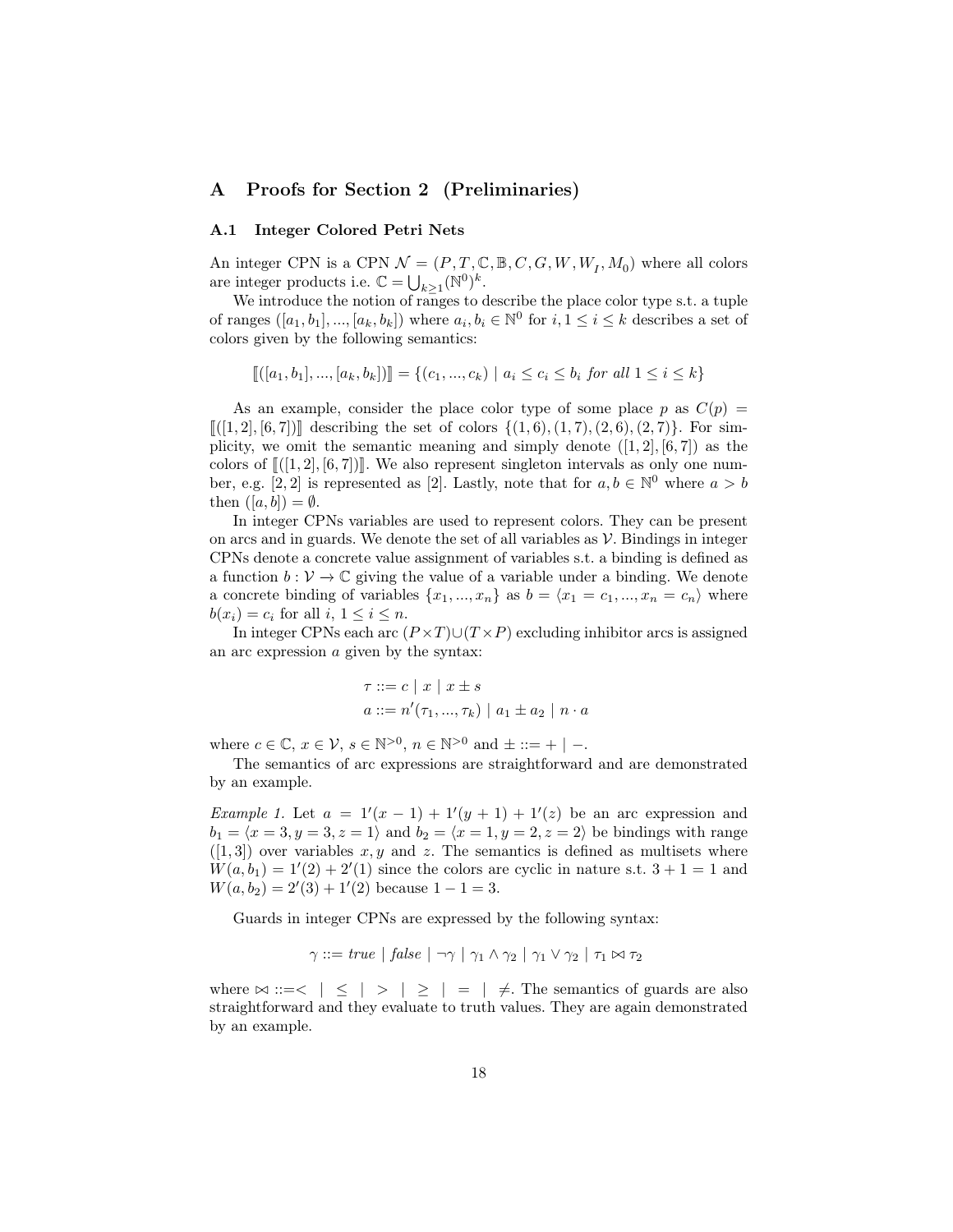*Example 2.* Let  $g = x > 2 \land y = 2 \lor z + 2 = 3$  be a guard and  $b_1 = \langle x = 3, y = 1 \rangle$  $3, z = 1$  and  $b_2 = \langle x = 1, y = 2, z = 2 \rangle$  be bindings with range ([1, 3]) over variables x, y and z. The semantics is defined as  $G(g, b_1) = true$  and  $G(g, b_2) =$ false.

Figure 5a shows an example of an integer CPN. We see all places are associated with a set of ranges, i.e.  $C(p_1) = A$  noted [A]. We also see that there is a guard on transition  $t$  that compares  $x$  with the integer 1. Lastly, we see that the post arc from t to  $p_3$  creates a product of the integers x and y, where the value of x is decremented by one. This means that the value of  $x - 1$  is the previous color in color set A. Note that the previous color for 0 is 2 as the color sets are cyclic in nature as mentioned above. Figure 5b shows an example of transition firing in Figure 5a. The transition may only fire once, as the inhibitor arc from place  $p_3$  to transition t inhibits the transition when there is at least 1 token in  $p_3$ .

The Model Checking Contest [18] further includes color types called dots and cyclic enumerations which are excluded from these definitions, as these can be trivially translated to tuples of integer ranges. For dots,  $\{\bullet\}$ , it is simply translated to the color domain ([1]) and for a cyclic enumeration with elements  $\{e_1, e_2, ..., e_n\}$  it is translated to the integer colors corresponding to the indices of the cyclic enumeration,  $([1, n])$ . Furthermore, the Model Checking Contest uses .all expressions, which creates one of each color in a color domain. This can be translated to the multiset with one of each color. As an example, consider the color set  $A = ([0,2])$  from Figure 5a then  $A.all = 1'(1) + 1'(2) + 1'(3)$ .

Consider the CPN in Figure 5a. The unfolded version of this can be seen in Figure 5c. We see that each place of the CPN is unfolded to a new place for every color in the color type of the place as well as a sum place for  $p_3$ . Additionally, the transition is unfolded to a new transition for each legal binding.

## B Proofs for Section 3 (Color Quotienting)

**Theorem 2.** Let  $\mathcal{N} = (P, T, \mathbb{C}, \mathbb{B}, C, G, W, W_I, M_0)$  be a CPN,  $\delta$  a stable partition and  $\mathcal{N}^{\delta} = (P^{\delta}, T^{\delta}, \mathbb{C}^{\delta}, \mathbb{B}^{\delta}, C^{\delta}, G^{\delta}, W^{\delta}, W^{\delta}_{I}, M^{\delta}_{0})$  the quotiented CPN. Then  $M_0 \sim M_0^{\delta}$ .

*Proof.* Let  $R = \{(M, M^{\delta}) \mid \sum_{c \in \theta} M(p)(c) = M^{\delta}(p)(\theta) \text{ for all } p \in P \text{ and all } \theta \in \Theta\}$  $\delta(p)\}.$ 

We first notice that  $(M_0, M_0^{\delta}) \in R$  by Item 7 in Definition 5. We then show that  $R$  is a bisimulation.

Assume  $(M, M^{\delta}) \in R$  and  $t \in T$  s.t.  $M \xrightarrow{t} M'$  under binding  $b \in B(t)$ , we want to show that  $M^{\delta} \stackrel{t}{\to} M^{\delta}$  under binding  $[b]_t \in B(t)$  s.t.  $(M', M^{\delta}) \in R$ . As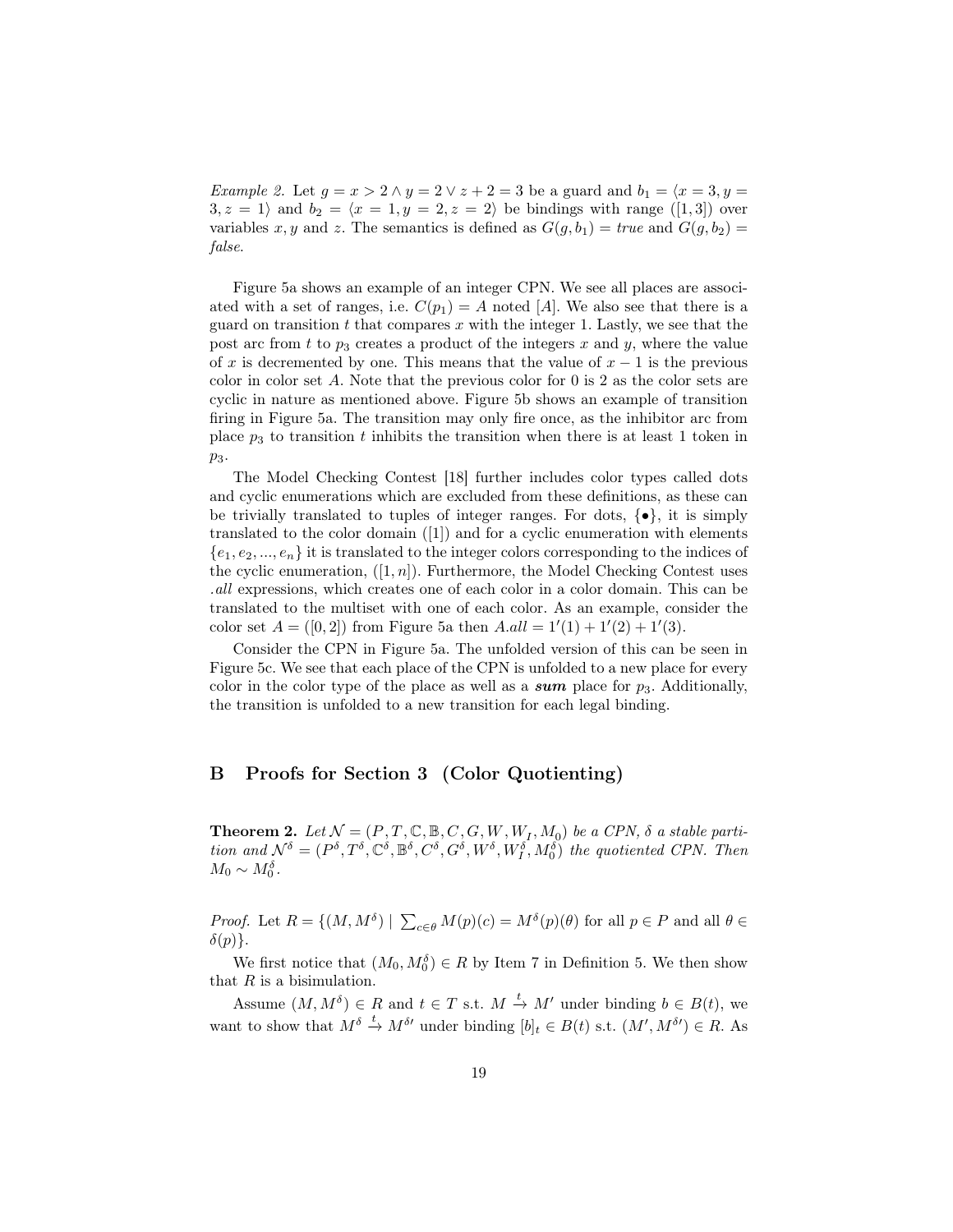

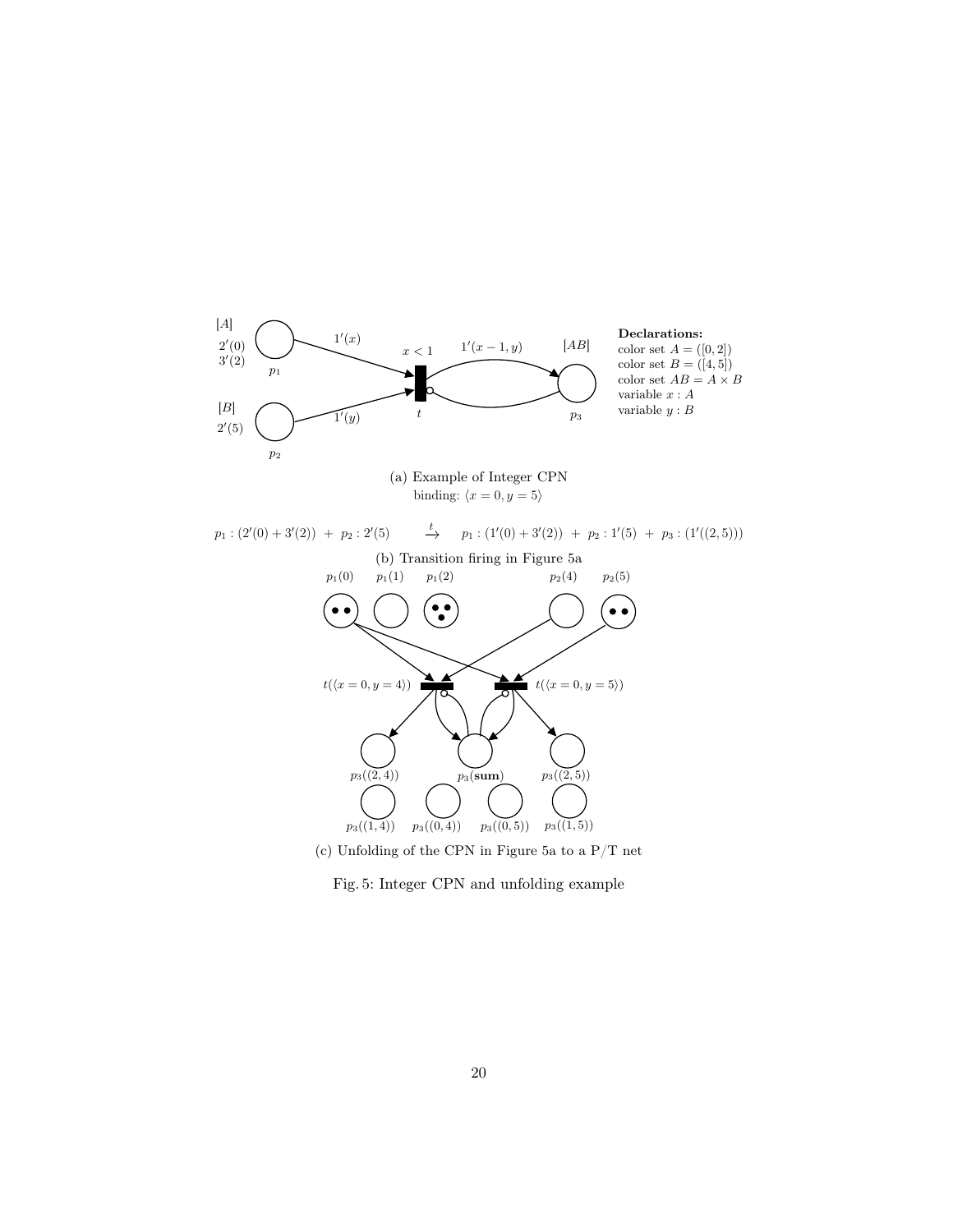such, we need to prove the following:

- (a)  $W^{\delta}((p,t), [b]_t) \subseteq M^{\delta}(p)$  for all  $p \in P$
- (b)  $W_I^{\delta}(p,t) > |M^{\delta}(p)|$  for all  $p \in P$
- (c)  $(M', M^{\delta}) \in R$  where  $M^{\delta \prime}(p) = (M^{\delta}(p) \setminus W^{\delta}((p, t), [b]_t)) \oplus W^{\delta}((t, p), [b]_t)$ for all  $p \in P$

(a) We start by showing  $W^{\delta}((p,t), [b]_t) \subseteq M^{\delta}(p)$  for all  $p \in P$ . Firstly, because  $(M, M^{\delta}) \in R$  we know that

$$
\sum_{c \in \theta} M(p)(c) = M^{\delta}(p)(\theta) \text{ for all } p \in P \text{ and all } \theta \in \delta(p).
$$
 (1)

Since  $W((p,t), b) \subseteq M(p)$  we know for all  $c \in C(p)$  that  $W((p,t), b)(c) \leq$  $M(p)(c)$  by Multiset Definition of  $\subseteq$  which implies that:

$$
\sum_{c \in \theta} W((p, t), b))(c) \le \sum_{c \in \theta} M(p)(c) \tag{2}
$$

for all  $\theta \in \delta(p)$ . We then want to show that  $W^{\delta}((p,t), [b]_t) \subseteq M^{\delta}(p)$  i.e.  $W^{\delta}((p,t), [b]_t)(\theta) \leq M^{\delta}(p)(\theta)$  for all  $\theta \in \delta(p)$ :

| $W^{\delta}((p,t),[b]_t)(\theta)$<br>$=$                          | Substitute by Def. 5 Item 5 |
|-------------------------------------------------------------------|-----------------------------|
| $\sum_{c \in \theta} W((p, t), b))(c) \leq$                       | By Equation $(2)$           |
| $\sum_{\substack{c \in \theta \\ M^{\delta}(p)(\theta)}} M(p)(c)$ | By Equation $(1)$           |
|                                                                   |                             |

for all  $p \in P$ , all  $\theta \in \delta(p)$  and  $b \in B(t)$ . (b) Next we show  $W_l^{\delta}((p,t), [b]_t) > |M^{\delta}(p)|$ . We know that

$$
W_I(p,t) > |M(p)|\tag{3}
$$

by definition of CPN semantics since  $M \xrightarrow{t} M'$ . We then show that:

| $W_I^{\delta}(p,t)$                                         | Substitute by Def. 5 Item 6                            |
|-------------------------------------------------------------|--------------------------------------------------------|
| $W_I(p,t)$                                                  | Equation $(3)$                                         |
| M(p)                                                        | Multiset Def.                                          |
| $\sum_{c \in C(p)} M(p)(c)$                                 | Since $(\bigcup_{\theta \in \delta(p)} \theta) = C(p)$ |
| $\sum_{\theta \in \delta(p)} \sum_{c \in \theta} M(p)(c) =$ | By Equation $(1)$                                      |
| $\sum_{\theta \in \delta(p)} M^{\delta}(p)(\theta)$         | Multiset Def.                                          |
| $ M^{\delta}(p) $                                           |                                                        |

for all  $p \in P, \theta \in \delta(p)$ .

(c) Lastly, we show that  $(M', M^{\delta}) \in R$ . Assume  $p \in P$ ,  $b \in B(t)$  and equivalence class  $[b]_t$ . We know that  $M'(p) = (M(p) \setminus W((p, t), b)) \cup W((t, p), b)$ and  $M^{\delta\prime}(p) = (M^{\delta}(p) \setminus W^{\delta}((p,t), [b]_t)) \oplus W^{\delta}((t,p), [b]_t)$  and we need to show that  $\sum_{c \in \theta} M'(p)(c) = M^{\delta'}(p)(\theta)$  for all  $\theta \in \delta(p)$ :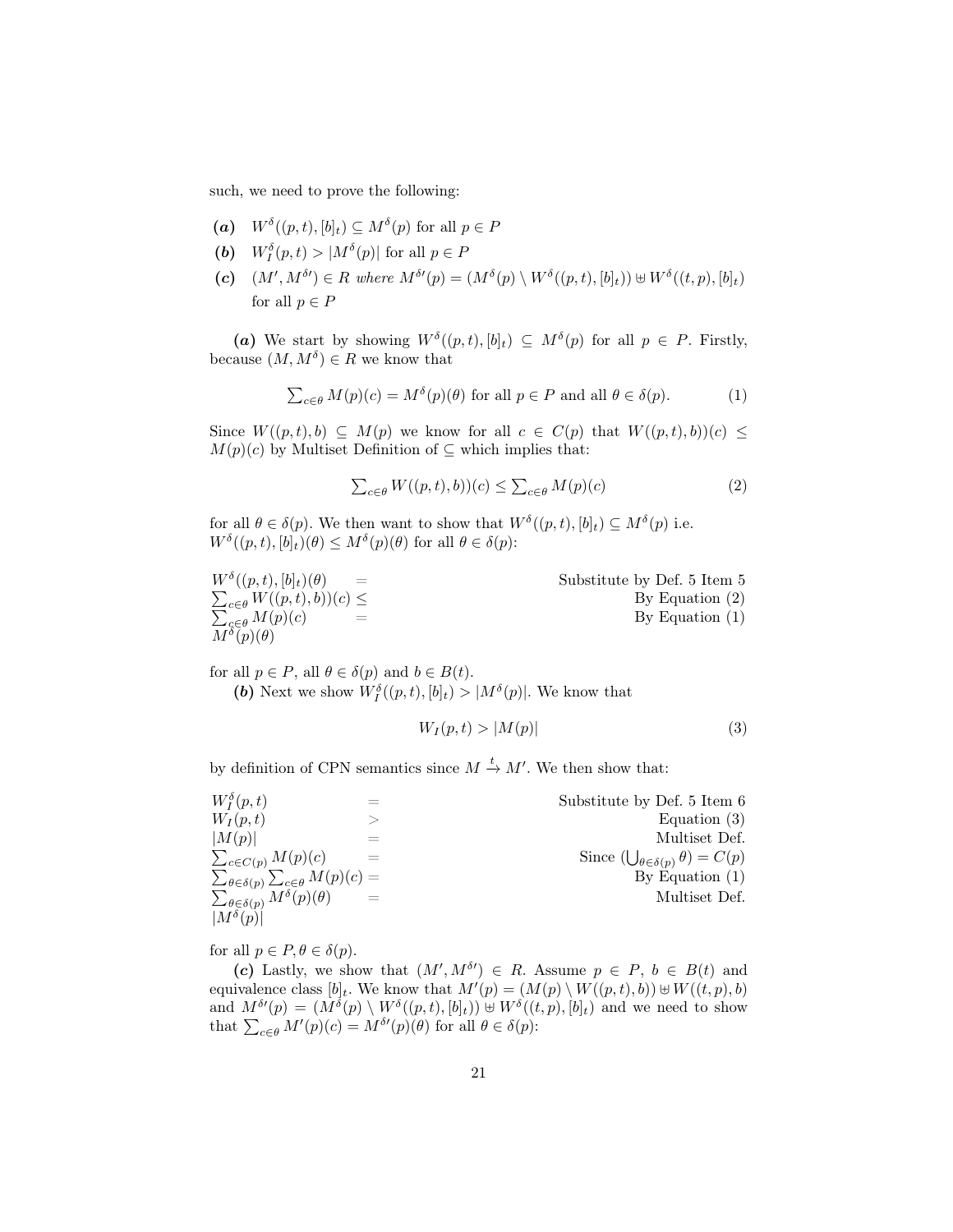$$
\sum_{c \in \theta} M'(p)(c) = \text{Substitute by multiset definitions}
$$
\n
$$
\sum_{c \in \theta} (M(p) \setminus W((p, t), b) \oplus W((t, p), b))(c) = \text{Substitute by multiset definitions}
$$
\n
$$
\sum_{c \in \theta} M(p)(c) - \sum_{c \in \theta} W((p, t), b)(c) + \sum_{c \in \theta} W((t, p), b)(c) = \text{Substitute by Def. 5 Item 5}
$$
\n
$$
\sum_{c \in \theta} M(p)(c) - W^{\delta}((p, t), [b]_t)(\theta) = \text{Since } (M, M^{\delta}) \in R
$$
\n
$$
M^{\delta}(p)(\theta) - W^{\delta}((p, t), [b]_t)(\theta) = \text{by definition of CPN semantics}
$$
\n
$$
M^{\delta\prime}(p)(\theta)
$$

We then have to show that the same is the case for the opposite direction s.t. assume  $(M, M^{\delta}) \in R$  and  $t \in T$  s.t.  $M^{\delta} \stackrel{t}{\to} M^{\delta}$ , we want to show that  $M \stackrel{t}{\to} M'$ , i.e.  $W((p, t), b) \subseteq M(p)$  and  $W_I(p, t) > M(p)$  for all  $p \in P$  where  $b \in B(t)$  and  $(M', M^{\delta}) \in R$ . As such, we want to show that:

- (d)  $W((p, t), b) \subseteq M(p)$  for all  $p \in P$
- (e)  $W_I(p,t) > |M(p)|$  for all  $p \in P$
- $(f)$   $(M', M^{\delta}) \in R$  where  $M'(p) = (M(p) \setminus W((p, t), b)) \cup W((t, p), b)$ for all  $p \in P$

First notice that  $(e)$  and  $(f)$  can simply be showed by the same argumentation as  $(b)$  and  $(c)$ .

(d) We show that  $W((p,t), b) \subseteq M(p)$  for all  $p \in P$ . From (a) we know that  $W^{\delta}((p,t), [b]_t) \subseteq M^{\delta}(p)$  which implies  $\sum_{c \in \theta} W((p,t), b))(c) \leq \sum_{c \in \theta} M(p)(c)$  for all  $\theta \in \delta(p)$  and  $p \in P$ .

Hence observe that there is a marking  $M_1$  s.t.  $\sum_{c \in \theta} M_1(p)(c) = M^{\delta}(p)(\theta)$ and  $\sum_{c \in \theta} W((p, t), b)(c) \leq \sum_{c \in \theta} M_1(p)(c)$  for all  $\theta \in \delta(p)$  and  $p \in P$ . Clearly t is enabled in  $M_1$  since  $W((p, t), b) \subseteq M_1(p)$  for all  $p \in P$  by the multiset definition of  $\subseteq$  and we know the inhibitor arcs do not inhibit the transition by  $(e)$ .

We then want to show that  $M_1 \stackrel{\delta}{\equiv} M$ , i.e.  $\sum_{c \in \theta} M_1(p)(c) = \sum_{c \in \theta} M(p)(c)$ for all  $\theta \in \delta(p)$  and  $p \in P$ . Since  $(M, M^{\delta}) \in R$  we know that  $\sum_{c \in \theta} M(p)(c) =$  $M^{\delta}(p)(\theta) = \sum_{c \in \theta} M_1(p)(c)$  for all  $\theta \in \delta(p)$  and  $p \in P$  and thus  $M_1 \stackrel{\delta}{=} M$ . And since  $\delta$  is stable we know that t is enabled in M.

Thus we know that the opposite direction also holds meaning that  $R$  is a bisimulation.

 $\Box$ 

**Lemma 1.** Let  $\delta_1$  and  $\delta_2$  be two partitions. Then (i)  $\delta_1 \sqcup \delta_2 \geq \delta_1$  and  $\delta_1 \sqcup \delta_2 \geq \delta_2$ , and (ii) if  $\delta_1$  and  $\delta_2$  are stable partitions then so is  $\delta_1 \sqcup \delta_2$ .

Proof. For the first part of the claim, from definition of partition union, we see that  $[\theta]$  is the union of any  $\theta'$  that overlaps with  $\theta$  and  $\delta_1 \sqcup \delta_2$  just collects all such unions for every  $\theta$ . As such, it is trivial that for any  $\theta \in \delta_1(p)$  there exists  $\theta' \in \delta_1(p) \sqcup \delta_2(p)$  such that  $\theta \subseteq \theta'$  for all  $p \in P$  i.e.  $\delta_1 \sqcup \delta_2 \ge \delta_1$ . The same is the case for  $\delta_2$ .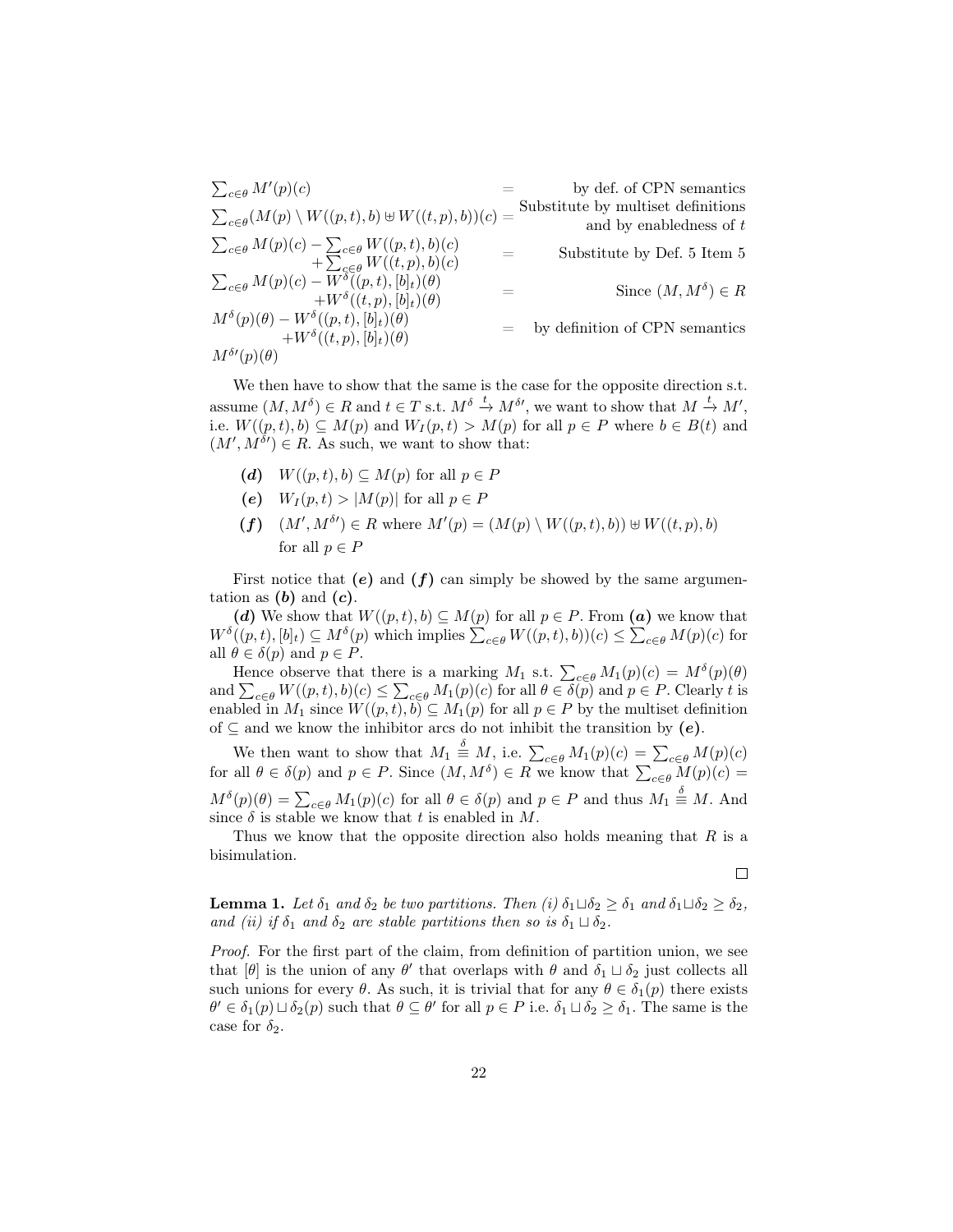For the second part of the claim, let  $\delta = \delta_1 \sqcup \delta_2$ . Assume M and M' s.t.  $M \triangleq M'$  i.e. for all  $p \in P$  and all  $[\theta] \in \delta(p)$  it holds that  $\sum_{c \in [\theta]} M(p)(c) =$  $\sum_{c \in [\theta]} M'(p)(c)$  by definition of stable partition. Assume  $p \in P$ . From definition of partition union, we can gather that for each  $[\theta] \in \delta(p)$  then for all  $c, c' \in [\theta]$ there exists  $c_1, ..., c_k \in [\theta]$  s.t. it holds that  $c, c_1 \in \theta_1 \wedge ... \wedge c_k, c' \in \theta_k$  where  $\theta_i \in \delta_1(p) \cup \delta_2(p)$  and  $k \in \mathbb{N}^{>0}$  for all  $i, 1 \leq i \leq k$ . We use this information to show that M and M' are bisimilar. Let  $M_i(p)(c_i) = \sum_{c \in [\theta]} M(p)(c)$  and  $M_i(p)(c) = 0$  for all  $c \in [\theta], c \neq c_i$  for some  $[\theta] \in \delta(p)$ . We can then create a chain  $M(p) \stackrel{\delta_{j_1}}{\equiv} M_1(p) \stackrel{\delta_{j_2}}{\equiv} M_2(p) \stackrel{\delta_{j_3}}{\equiv} ... \stackrel{\delta_{jn}}{\equiv} M'(p)$  where  $j_i \in \{1,2\}$  which implies  $M(p) \stackrel{\delta}{\equiv} M'(p)$ . The same process can then be applied to all  $p \in P$  s.t.  $M(p) \triangleq M'(p)$  for all  $p \in P$  meaning that  $M \triangleq M'$  by Definition 3. And since both  $\delta_1$  and  $\delta_2$  are stable both  $\frac{\delta_1}{n}$  and  $\frac{\delta_2}{n}$  are bisimulation relations implying that M and  $M'$  are bisimilar and  $\delta$  is stable.  $\Box$ 

**Theorem 3.** There is a unique maximum stable partition  $\delta$  s.t.  $\delta \geq \delta'$  for all stable partitions  $\delta'$ .

Proof. We prove this by contradiction. Assume two maximum stable partitions  $\delta_1$  and  $\delta_2$  where  $\delta_1 \neq \delta_2$ . We know from Lemma 1 that  $\delta_1 \sqcup \delta_2$  is stable and by Lemma 1 we know that  $\delta_1 \sqcup \delta_2 \ge \delta_1$  and  $\delta_1 \sqcup \delta_2 \ge \delta_2$ . Thus  $\delta_1$  and  $\delta_2$  cannot both be maximum stable partitions.  $\Box$ 

In order to compute stable partitions we need to show some properties for markings in  $M^{bounded}(\mathcal{N}).$ 

**Lemma 3.** Let N be a CPN and  $\delta$  a partition. Then for all  $t \in T$  it holds that

- (a) if there exist  $M_1, M_2 \in M(N)$  s.t.  $M_1 \stackrel{\delta}{\equiv} M_2, M_1 \stackrel{t}{\rightarrow}$  and  $M_2 \stackrel{t}{\rightarrow}$  then there exist  $M_3, M_4 \in \mathbb{M}^{bounded}$  s.t.  $M_3 \stackrel{\delta}{\Rightarrow} M_4, M_3 \stackrel{t}{\rightarrow} and M_4 \stackrel{t}{\not\rightarrow}$ , and
- (b) if there exist  $M_1, M_2 \in M(\mathcal{N})$  where  $M_1 \stackrel{\delta}{\equiv} M_2$  and there exists  $M'_1 \in M(\mathcal{N})$ s.t.  $M_1 \stackrel{t}{\rightarrow} M_1'$  and for all  $M_2' \in M(\mathcal{N})$  where  $M_2 \stackrel{t}{\rightarrow} M_2'$  it holds that  $M'_1 \stackrel{\delta}{\not\equiv} M'_2$  then there exists  $M_3, M_4 \in \mathbb{M}^{bounded}(\mathcal{N})$  where  $M_3 \stackrel{\delta}{\equiv} M_4$  and there exists  $M'_3 \in \mathbb{M}^{bounded}(\mathcal{N})$  s.t.  $M_3 \stackrel{t}{\rightarrow} M'_3$  and for all  $M'_4 \in \mathbb{M}^{bounded}(\mathcal{N})$ where  $M_4 \xrightarrow{t} M_4'$  it holds that  $M_3' \xleftarrow{\delta} M_4'$ .

*Proof.* Recall that  $max(\mathcal{N})$  is defined as largest cardinality of all arc multisets in N, i.e.  $|W((p,t), b)| \leq max(N)$  for all  $p \in P$  and  $b \in B(t)$ .

(a) Let  $M_1, M_2 \in M(\mathcal{N})$  s.t.  $M_1 \stackrel{\delta}{\equiv} M_2, M_1 \stackrel{t}{\rightarrow}$  and  $M_2 \stackrel{t}{\rightarrow}$ . We construct a marking  $M_3$  s.t.  $M_3(p) = W((p, t), b)$  for all  $p \in P$  and some  $b \in B(t)$  where it clearly follows that  $|M_3(p)| \leq max(\mathcal{N})$  for all  $p \in P$ . Hence notice that  $M_3 \in \mathbb{M}^{bounded}(\mathcal{N})$ . We see that  $M_1(p) = M_3(p) \oplus \overline{M}_3(p)$  since  $M_3(p) \subseteq$  $M_1(p)$  for all  $p \in P$  where  $\overline{M}_3(p)$  describes the remaining tokens in  $M_1(p)$ that are not in  $M_3(p)$ . We know that no inhibitor arc can be the reason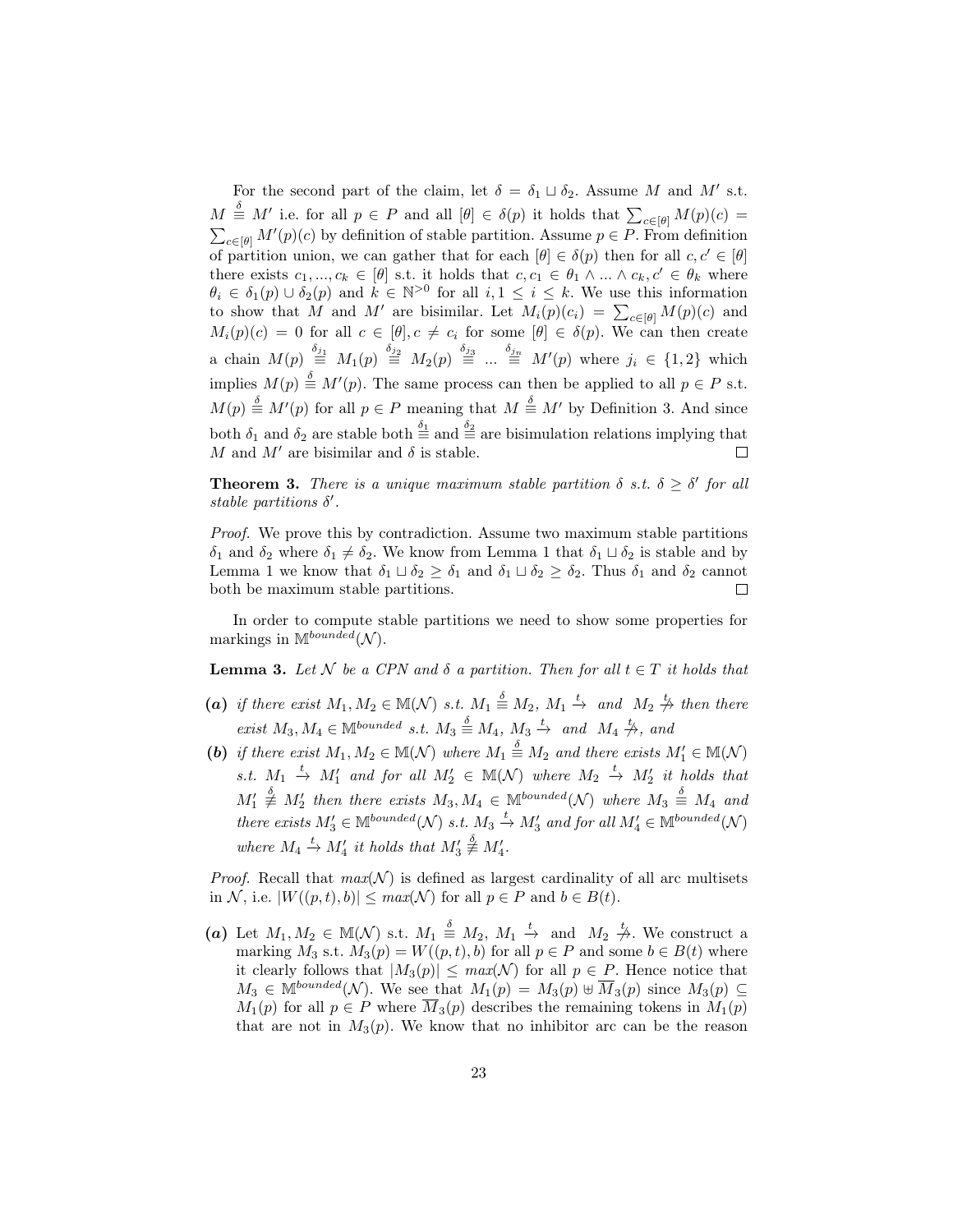$M_2$  is not enabled, as that would mean  $M_1$  is not enabled either because  $M_1 \stackrel{\delta}{\equiv} M_2$ . We also know that  $M_2(p) \not\subseteq W((p, t), b)$  for at least one  $p \in P$  for all  $b \in B(t)$ .

We pick a marking  $M_4$  where  $M_4 \triangleq M_3$ ,  $M_4(p) \nsubseteq W((p,t),b)$  for at least one  $p \in P$  and  $M_2(p) = M_4(p) \oplus \overline{M}_4(p)$  for all  $p \in P$  s.t.  $\overline{M}_4 \stackrel{\delta}{=} \overline{M}_3$ . Notice that  $M_4 \in \mathbb{M}^{bounded}(\mathcal{N})$ . We know that  $M_4$  exists because  $M_2 \triangleq M_1$  and  $M_2(p) \nsubseteq W((p, t), b)$  meaning that  $M_4(p) \oplus \overline{M}_4(p) \nsubseteq W((p, t), b)$  and thus  $M_4(p) \nsubseteq W((p, t), b)$  for some  $p \in P$ .

(b) Let  $M_1, M_2 \in M(\mathcal{N})$  s.t.  $M_1 \triangleq M_2$  and  $M'_1 \in M(\mathcal{N})$  s.t.  $M_1 \stackrel{t}{\rightarrow} M'_1$  then for all  $M'_2 \in M(\mathcal{N})$  where  $M_2 \stackrel{t}{\to} M'_2$  we know that  $M'_1 \stackrel{\delta}{\neq} M'_2$ . We construct a marking  $M_3$  exactly as before s.t.  $M_3(p) = W((p, t), b)$  for all  $p \in P$  and some  $b \in B(t)$  and  $M_1(p) = M_3(p) \oplus M_3(p)$  for all  $p \in P$ .

We then pick a marking  $M_4$  where  $M_4 \triangleq M_3$ ,  $M_4(p) \subseteq W((p,t),b)$  and  $M_2(p) = M_4(p) \uplus \overline{M}_4(p)$  for all  $p \in P$  and  $b \in B(t)$  s.t.  $\overline{M}_4 \stackrel{\delta}{\equiv} \overline{M}_3$ . We know that  $M_4 \in \mathbb{M}^{bounded}(\mathcal{N})$  since  $M_4 \stackrel{\delta}{=} M_3$ . Let  $M'_3 \in \mathbb{M}^{bounded}(\mathcal{N})$  s.t.  $M_3 \stackrel{t}{\rightarrow} M'_3$ , which is possible because  $M_3(p) \subseteq M_1(p)$  for all  $p \in P$  s.t. no inhibitor arc can inhibit  $M_3$ . For the sake of contradiction now assume  $\stackrel{\delta}{\equiv} M_4'.$ there exists a marking  $M'_4 \in \mathbb{M}^{bounded}(\mathcal{N})$  s.t.  $M_4 \stackrel{t}{\rightarrow} M'_4$  and  $M'_3$ Then notice that we can let  $M'_1(p) = M'_3(p) \oplus \overline{M}_3(p)$  where  $M_1 \stackrel{t}{\rightarrow} M'_1$ since  $M_3(p) \subseteq M_1(p)$  for all  $p \in P$  and let  $M'_2(p) = M'_4(p) \oplus \overline{M_4}(p)$  where  $M_2 \stackrel{t}{\rightarrow} M_2'$  since  $M_4(p) \subseteq M_2(p)$  for all  $p \in P$ . But since  $M_3'(p) \stackrel{\delta}{\equiv} M_4'(p)$ and  $\overline{M}_3(p) \stackrel{\delta}{\equiv} \overline{M}_4(p)$  it means that  $M'_3(p) \uplus \overline{M}_3(p) \stackrel{\delta}{\equiv} M'_4(p) \uplus \overline{M}_4(p)$  for all  $\stackrel{\delta}{=}$   $M_2'$ . However, this contradicts the conditions of (b), and  $p \in P$ , i.e.  $M'_1$  $\stackrel{\delta}{\equiv} M_4'$  cannot hold. as such  $M'_3$  $\Box$ 

**Theorem 4.** Given a CPN N, the algorithm Stabilize(N) terminates and returns a stable partition of  $N$ .

*Proof.* We first prove that  $Stabilize(\mathcal{N})$  terminates. Notice that each iteration produces a new  $\delta$  according to the  $\epsilon$  operator, and since the operator is wellfounded we know that the algorithm terminates.

We then show that for  $\delta = Stabilize(\mathcal{N})$ ,  $\delta$  is a stable partition of  $\mathcal{N}$ . Recall, a partition  $\delta$  is stable iff for any markings  $M_1 \stackrel{\delta}{\equiv} M_2$  whenever  $M_1 \stackrel{t}{\rightarrow} M_1'$  for some  $t$  and  $M'_1$  then  $M_2 \xrightarrow{t} M'_2$  for some  $M'_2$  s.t.  $M'_1$  $\stackrel{\delta}{\equiv} M'_2.$ 

We prove by contradiction. Assume  $\delta$  is not a stable partition. As such there must exists markings  $M_1, M_2 \in M(N)$  s.t.  $M_1 \stackrel{\delta}{\equiv} M_2$  and exist marking  $M'_1 \in$  $\mathbb{M}(\mathcal{N})$  s.t.  $M_1 \stackrel{t}{\rightarrow} M'_1$  for some transition t where for all  $M'_2 \in \mathbb{M}(\mathcal{N})$  s.t.  $M_2 \stackrel{t}{\rightarrow}$  $M'_2$  then  $M'_1 \neq M'_2$ .

This is exactly the property stated in the if statement on line 17 and we know from Lemma 3 that if the property is satisfied with two markings from  $\mathbb{M}(\mathcal{N})$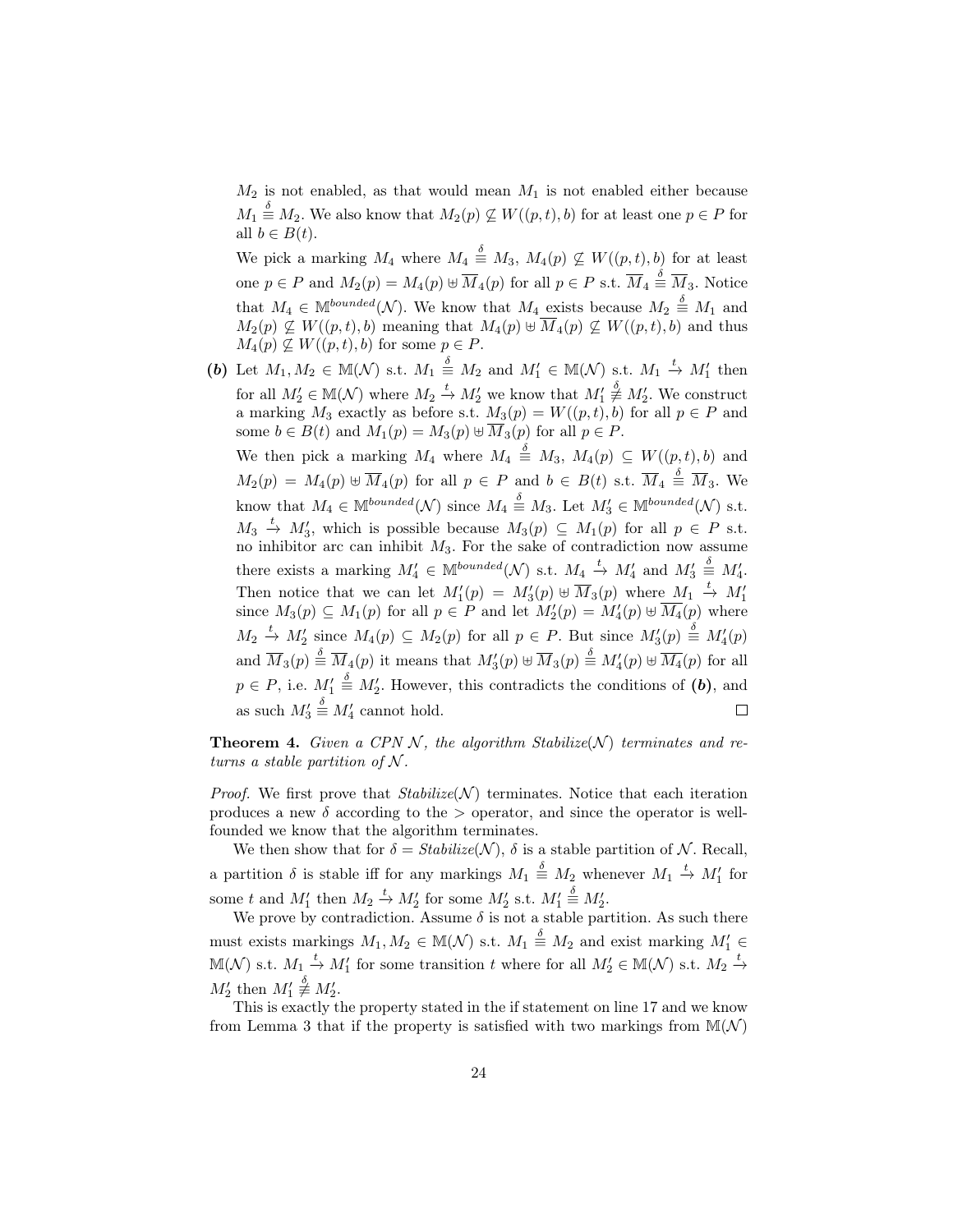then there exists two markings from  $\mathbb{M}^{bounded}(\mathcal{N})$  that also satisfy the property. Thus the algorithm did not terminate. П

## C Proofs for Section 4 (Color Approximation)

**Theorem 5.** Let  $\alpha$  be a minimum fixed point of E such that  $\alpha_0(p) \subseteq \alpha(p)$  for all  $p \in P$ . If  $M_0 \to^* M$  then  $M \subseteq \alpha$ .

*Proof.* By induction on k we prove if  $M_0 \to^k M$  then  $M \subseteq \alpha$ .

Base step. Firstly, in the induction basis step  $k = 0$ , we know that  $M_0 \subseteq \alpha$ by our assumption.

Induction step. Let  $M_0 \rightarrow^k M \stackrel{t}{\rightarrow} M'$  by some transition t with some binding  $b \in B(t)$  then we want to show that  $M' \subseteq \alpha$ . By induction hypothesis we know that  $M \subseteq \alpha$ . If  $M \stackrel{t}{\rightarrow} M'$  for some  $b \in B(t)$ , then  $M'(p) =$  $(M(p) \setminus W((p, t), b)) \oplus W((t, p), b)$  for all  $p \in P$ . Since  $E(\alpha)$  is a fixed point then  $\alpha(p) = \alpha(p) \cup set(W((t, p), b))$  for transition t under binding b for all  $p \in P$  i.e.  $set(W((p, t), b)) \subseteq \alpha(p)$  for all  $p \in P$ . Thus we get  $M' \subseteq \alpha$ .  $\Box$ 

## D Proofs for Section 5 (Experiments)

Effect on Answered Queries In these experiments we examine which unfolding engine allows for the most query answers on their unfolded net. To allow for a fair comparison, we let each tool unfold and output the net to a PNML file. Regarding queries, both method A+B and ITS-Tools can already output the unfolded queries, but for MCC we implement our own translation from the colored queries to the unfolded queries for the given nets. For Spike we were not able to construct a query unfolder that worked consistently, for which reason Spike is excluded from these experiments.

Since we are testing the effect of the unfolding and not the verification engine, we use *verifypn*  $(r. 238$  to include LTL queries as well) to verify the queries. We verify queries in the following categories from the Model Checking Contest: ReachabilityCardinality, ReachabilityFireability, CTLCardinality, CTLFireability, LTLCardinality and LTLFireability. There are a total of 20032 queries to be answered<sup>1</sup>. The results can be seen in Table 4.

We see that using method  $A+B$  to unfold nets allows for answering more queries in every category due to the generally smaller nets it unfolds to. In total we are able to answer 4.8 percentage points more queries using the unfolded nets of method A+B compared to using the unfolded nets of MCC and 5.6 percentage points more compared to ITS. It should be noted that there may have been an issue with the interaction between the queries unfolded by ITS in the LTLFireability category and the verifypn LTL engine, causing an explosion in the number of atomic propositions resulting in increased complexity [25]. This

 $^{\rm 1}$  We disregard the LTL categories for Peterson and LamportFastMutEx as there are syntactical errors in the queries.